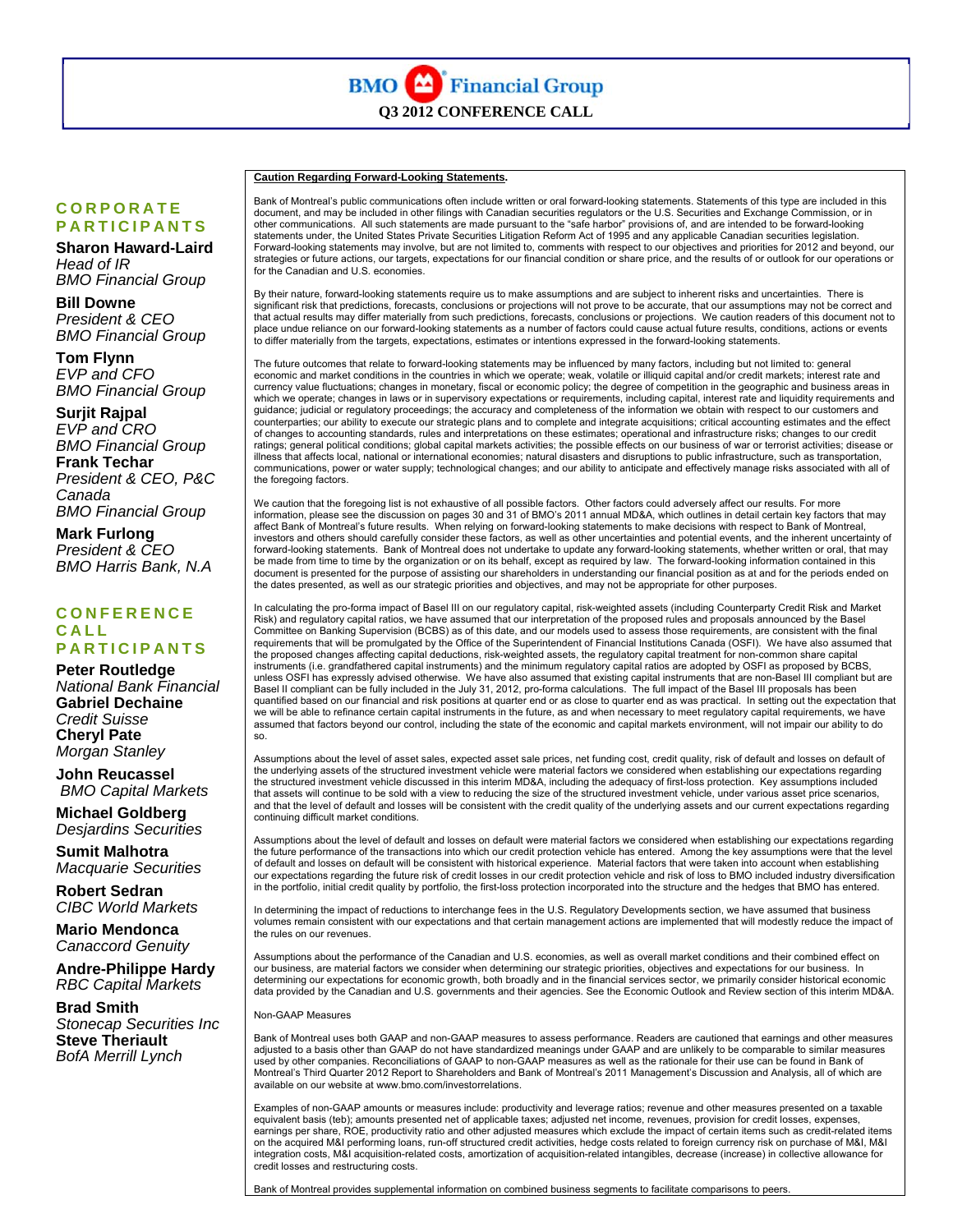## **PRESENTATION**

#### **Sharon Haward-Laird - Head of IR - BMO Financial Group**

Good afternoon everyone, and thanks for joining us today. Our agenda for today's investor presentation is as follows. We will begin the call with remarks from Bill Downe, BMO's CEO, followed by presentations from Tom Flynn, the bank's Chief Financial Officer and Surjit Rajpal, our Chief Risk O fficer. After their pre sentations, we will have a short question an d answer period where we will take qu estions from pre-qualified analysts. To give everyone an opportunity to participate, please keep it to one or two qu estions and then re -queue. Also with us this afternoon to take que stions are BMO' s business units heads, Tom Milroy for BMO Capital Markets, Gilles Ouellette from the Private Client Group, Frank Techar, Head of P&C Canada and Mark Furlong, Head of P&C US.

At this time I caution our listeners by stating the following on behalf of those speaking today. Forward-looking statements may be ma de during this call. They a re subject to risks and uncertainties. Actual results could differ materially from forecasts, projections or conclusions in the forward-looking statements. Information about material factors that co uld cause results to differ a nd the mate rial factors a nd assumptions underlying these forward-looking statements can be found in our annual MD & A and our third quarter report to shareholders. With that said, I will hand things over to Bill.

#### **Bill Downe - President & CEO, BMO Financial Group**

Thank you S haron, and g ood afternoon everyone. BMO pro duced strong fin ancial results in the third quarter as our business continues to deliver consistent, attractive profitab ility within a sou nd risk framework. The bank's reported net income increased 37% year over year to \$970 million, or \$1.42 per share.

On an adjusted basis, net income was up 18% to over \$1 billion, representing \$1.49 per share <sup>1</sup>, 11% ahead of last year. Revenue growth<sup>1</sup> was 9% reflecting acquisitions and organic growth across our business, BMO's ROE was 15.2%.

Adjusted provisions for credit loss were down from last year benefiting from a good core performance and our strong loan workout capabilities. Surjit will give you more detail on credit later in the call.

BMO continued to build on its strong capital position in the quarter, assuming full implementation of Basel III reforms and full impact of IFRS, our pro forma Basel III common equity ra tio was 8.3%. We increased our quarterly dividend by 3% to \$0.72 a share, reflecting our strong ca pital position, the success of our busin ess strategies and our co nfidence in our continued ability to generate sustained earnings growth. We also moved the target dividend payout range to between 40% and 50% of income. This change is consistent with our objective of maintaining capital flexibility to execute on our growth strategies and acknowledges the higher capital expectations resulting from Basel III.

Confirming the confidence we expre ssed during our US Inve stor Day in June, this quarter's earnings reflect strong performance from our US businesses. There's good momentum in US personal and commercial banking as we continue to generate organic commercial loan growth and execute well against our plans. And there was improved performance in both Capital Markets and the Private Client Group. In addition, we continue to simplify our organization and processes throughout the Company. Our focus on expense management has gained traction throughout the bank and the results are visible. In the quarter, adjusted expenses declined sequentially and also year over year after adjusting for acquisitions and the stronger US dollar.

We've been effective in identifying efficiencies while making investments to expand our value proposition and make things easier for our customers. Here are three examples:

In May, BMO became the first major financial institution with the capability to offer real-time appointment booking through our website. This service delivers on our customer promise by enabling existing and prospective customers to book their own appointments at a time convenient for them at any BMO branch across Canada. We've also developed more flexible retail store models. This strategy, comprising small Studio, midsize Neighbourhood and large Metropolitan formats, has created more productive and customer friendly branches. The benefits of this a pproach include reductions in real estate space, capital investment and operating expenses, faster revenue growth and a quicker time to positive contribution, and our customers appreciate the difference.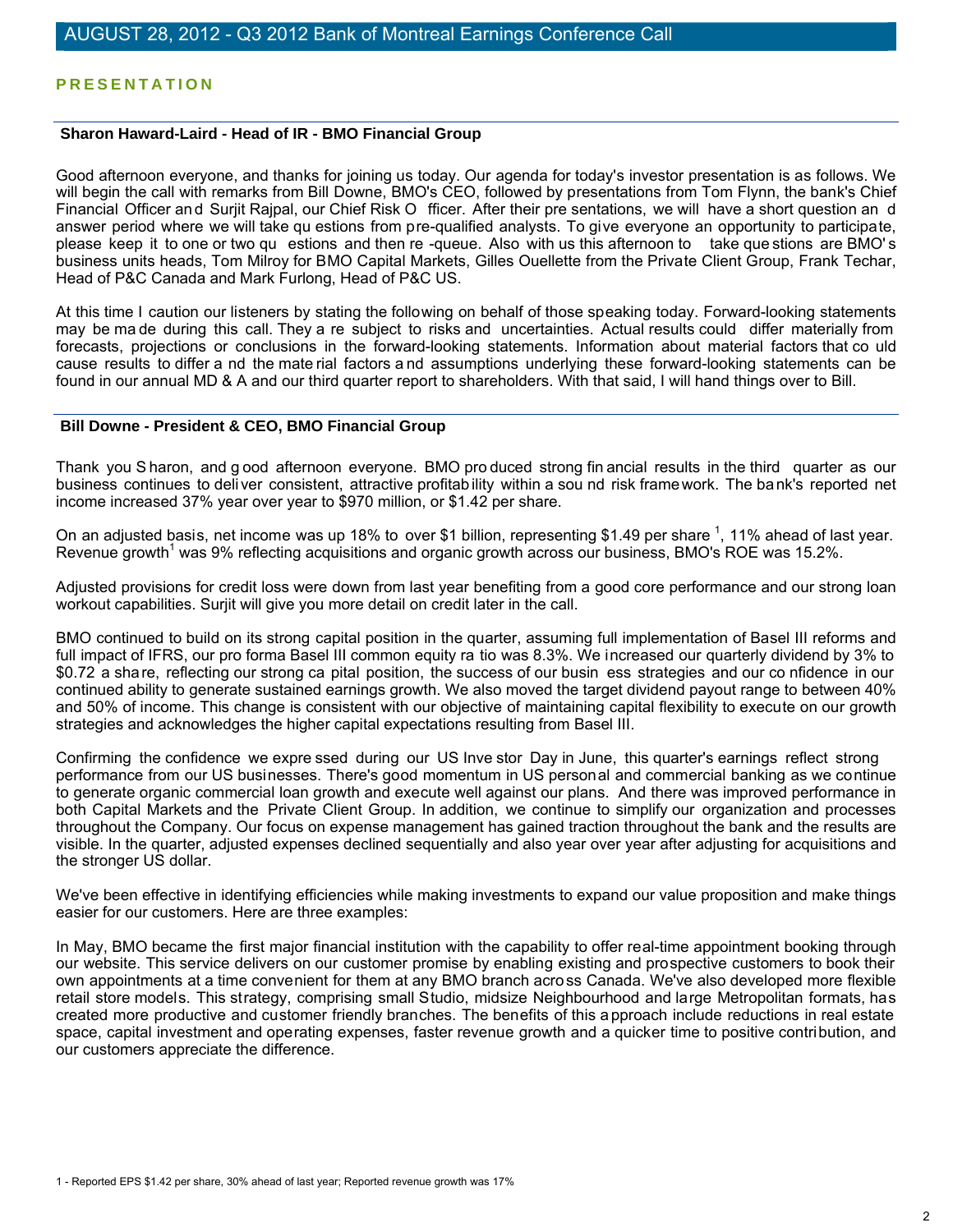Third, we've implemented new technology architecture for the bank whi ch links togeth er key systems to generate significant benefits in customer experience and productivity. We've reduced the cost to build new pro ducts and services and improved our speed to market, by making it easier to us e off the shelf applications and reuse software components. In addition, by providing a clearer picture of customer interactions, it facilitates our effective cross-sell.

Here is what these programs have in common: We're investing in a way that's meaningful to customers. Investments are designed to set BMO apart and reinfo rce the brand commitments we've made, and this is a theme that ru ns through the entirety of our prod uctivity improvement work, the goal of enhancing the experience for our customers, and making it easier to do business with us also reduces expenses.

Turning now to our operating groups, P&C Canada's reported net income for the third quarter was \$453 million and on an actual loss basis, up 5%. There was good volume growth across most product lines, including residential mortgages. With the promotion which began about two years ago of BMO's five year fixed rate 25 year amortization mortgage, we've been at the forefront of a significant change in the structure of the Canadian residential mortgage market.

We introduced the product because we saw it as a substa ntial benefit to customers, providing them with a faster path to increased home equity and certainty of monthly payments. With the success of this mortgage, we've seen above average credit quality and importa ntly, the proportion of m ortgages approved that are ultimately cl osed has also risen. We've attracted new customers and established a foundation for productive long term relationships. I might add t hat the recent changes to Canada's mortgage market announced by the Minister of Finance were prudent, resp onsible and timely, and they align with BMO's risk practices and ongoing efforts to encourage Canadians to borrow smartly.

P&C US reported net income of \$127 million in source currency and on an adjusted basis, net income<sup>1</sup> was \$143 million, up 4% quarter over quarter. Commercial and industrial loans were up 10% from the end of last year, and the pipeline remains strong.

Private Client Group, adjusted net income<sup>1</sup> was \$115 million in the third quarter as good underlying business performance was offset by unfavorable impact of long term interest rates on insurance. Our Exchange Traded Funds business marked its three year anniversary this quarter by surpassing \$6 billion in assets under management, up 62% for the first half of the calendar year. This rapid growth is attributable to our ability to anticipate investors' needs and our commitment to ongoing innovation, combined with the strength and experience of our team.

Going forward, we'll continue to maintain this commitment to innovation and strong experti se while remaining true to the original ETF concept of simplicity, transparency, and cost effectiveness to meet our client needs.

BMO Harris Private Banking was named the best private bank in Canada for the second consecutive year by World Finance. This recognition is a clear demonstration of the quality of our client relationships.

BMO Capital Markets delivered good performance with net income of \$232 million, up quarte r over quarter due to higher revenues and down from a strong qua rter a year ago. These results reflect the benefits of the diversified revenue mix o f our capital markets business. During the quarter we were named best investment bank in Canada for 2012 by World Finance. We also won Trade Finance Magazine's Best Trade Bank in Canada award for the third year in a row.

To wrap up, we've delivered \$3 billion in adjusted net income  $^{-1}$  through the first nine months of the year. Each of our businesses is delivering on an improved customer experience and is on track to finish the year with strong performance in a highly competitive environment. And with that Tom, I'll turn it over to you.

## **Tom Flynn - EVP & CFO - BMO Financial Group**

Thanks Bill, and g ood afternoon, everyone. I'll start on slide 7. BMO had a strong financial quarter with good operating group performance. Reported net income of \$970 million wa s up 37% from last year. On an adjust ed basis, net income was \$1 billion, up 18%, EPS<sup>1</sup> was \$1.49, up 11%, and ROE<sup>1</sup> was 15.2%. Our capital position also strengthened again this quarter.

There was earnings growth across the operating groups with retail busi nesses up ove r 10% from a year ago on an adjusted basis. Capital Markets delive red good earnings in the quarter of \$232 million. Adjuste d results absorbed a negative impact of \$0.07 per share in our insurance operations due to the impact of lower long-term interest rates.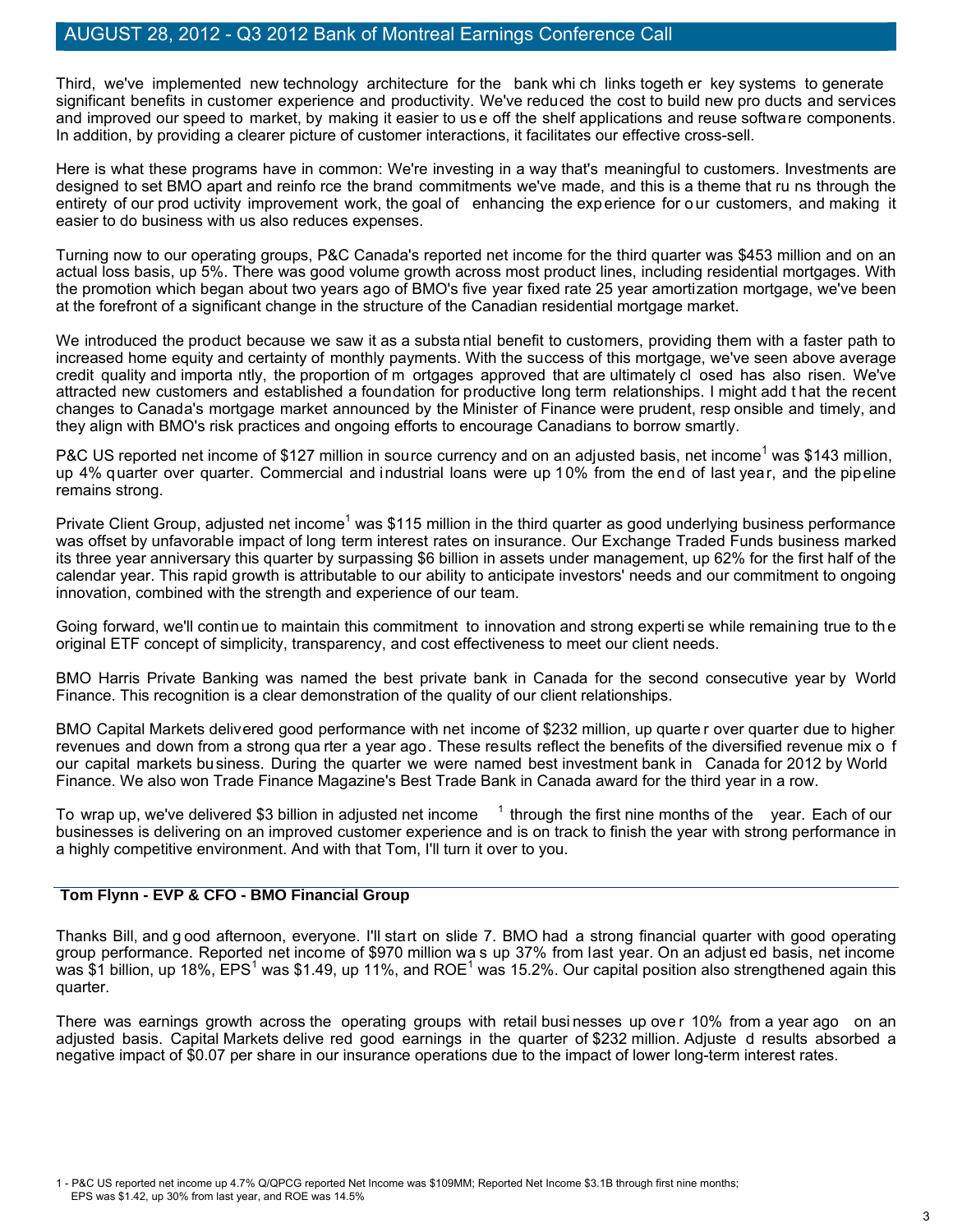Disciplined expense management contributed to essentially flat expenses year over year, excluding the impa ct of acquired businesses and the stronger US dollar. Expenses were down quarter over quarter. Adjusted provisions for credit losses were lower year over year and relatively stable quarter over quarter. Surjit will provide more color in this area in a moment. And lastly, the tax rate was down in the quarter.

Items removed to arrive at adjusted income were similar in character to prior quarters and totaled \$43 million, or \$0.07 per share in the third quarter. Slide 11 shows the details on these items.

Moving to slide 8, adjusted revenue<sup>1</sup> was \$3.7 billion, up 8.8% year over year with growth i n all retail businesses. Year over year growth was primarily driven by acquisitions. On an a djusted basis, net interest income<sup>1</sup> was up 11% and noninterest revenue<sup>1</sup> was up 7%. Quarter over quarter, net interest income<sup>1</sup> was up 2% due to volume growth and two more days in the current quarter.

Non-interest revenue<sup>1</sup> declined 5% sequentially due to the impact of interest rates in the in surance business and lower non-trading security gains which were below the levels that we've had in previous quarters over the last year. As shown in the graph on the right, adjusted total bank margin<sup>1</sup> excluding trading was 203 basis points, down 7 basis points quarter over quarter primarily due to P&C Canada and BMO Capital Markets.

The decline in P&C Canada was primarily due to deposit spread compression in the low rate environment, lower personal lending margins resulting from competitive pressures and cu stomer behaviors in the card business and loan gro wth exceeding deposit growth, particularly with mortgages. BMO Capital Market's margins were down due to lower market spreads.

Turning to slide 9, adjusted expense trends show the benefit of our focus on productivity. Expenses<sup>1</sup> of \$2.3 billion were up year over year, largely due to acquisitions. Excluding the impact of acquisitions and the stronger US dollar, expenses were essentially flat year over year. Quarter over quarter adjusted expenses<sup>1</sup> declined 0.6% despite the effect of two more days in the current quarter. Expenses were down 1.5% in the quarter after adjusting for the stronger US dollar.

 As shown on slide 10, capital ratios strengthened in the quarter with the common equity ratio very strong at 10.3% and the tier 1 ratio at 12.4%. Our pro form a Basel III common equity ratio moved up to a strong 8.3% in the quarter. This number includes the full impact of adopting IFRS not the lower phased in impact that is used for the Basel II ratios.

Moving to slide 13, P&C Canada net income was \$453 million with higher volumes across most products partially offset by lower margins. There was good loan growth in the quarter with personal lending balances up 6.3% and commercial loans up 6.6% from last year. There was also good sequential loan growth with total loans up 2.9% from last quarter, confirming our optimism expressed in the second quarter. Our market share increased across all personal loan and deposit products.

Factors impacting NIM are noted on the sli de. I mentioned these in my earlier comments on slide 8. Lastly, expen ses were well contained as we actively managed productivity while investing in the business.

Moving to slide 14, P&C US adjusted net income<sup>1</sup> was US\$143 million. Revenue and net income growth year over year was strong, reflecting the benefit of acquisitions. Revenue of US\$739 million was relatively flat quarter over quarter, and margins were up 3 basis points. Expenses were down 1% quarter over quarte r and are bei ng closely managed. There continues to be goo d growth in our core C&I balances. These balances are up 10.2% si nce Q4 2011, and the pi peline remains strong.

Turning to slide 15, Private Client Group adjusted net income<sup>1</sup> was \$115 million, up 8% from a year ago. Revenue growth was 9% year over year. Quarter over quarter revenue and net income were down due to the \$45 million after-tax impact of lower long-term interest rates in the insurance business.

Turning to slide 16, BMO Capital Markets delivered good results with net in come of \$232 million and ROE of 19.3%. Earnings were up quarter over quarter due to better trading and corporate banking revenues and debt underwriting fees. Revenues were down slightly from strong levels a year ago. The productivity ratio was 59.6% in the quarter.

Turning now to slide 17, Corpo rate had reported net income of \$47 million and adju sted net income of \$65 million. Year over year, adjuste d net incom e<sup>1</sup> was up \$127 million, mainly due to lower provisions for cre dit losses. Quarter over quarter, adjusted net income<sup>1</sup> was up \$44 million, lower PCLs, expenses and taxes were partially offset by a de cline in revenues. To conclude, we're pleased with our performance in the quarter, and we feel good about how our businesses are performing and positioned looking ahead.

<sup>1 -</sup> Reported revenue was \$3.9 billion, up 17% Y/Y ; Reported Net interest income was up 23% Y/Y; Non-interest revenue was up 7% Y/Y; Net interest income was up 5% Q/Q; Non-interest revenue declined 10% sequentially;Reported NIM was 188 basis points down 1bps Q/Q; Reported expenses of \$2.5B; Q/Q reported expenses declined 0.6%; P&C US Reported Net Income was US\$127MM; PCG Reported net income was \$109MM, up 5.7% Y/Y; Corporate Net income was up \$246MMY/Y and down \$44MM Q/Q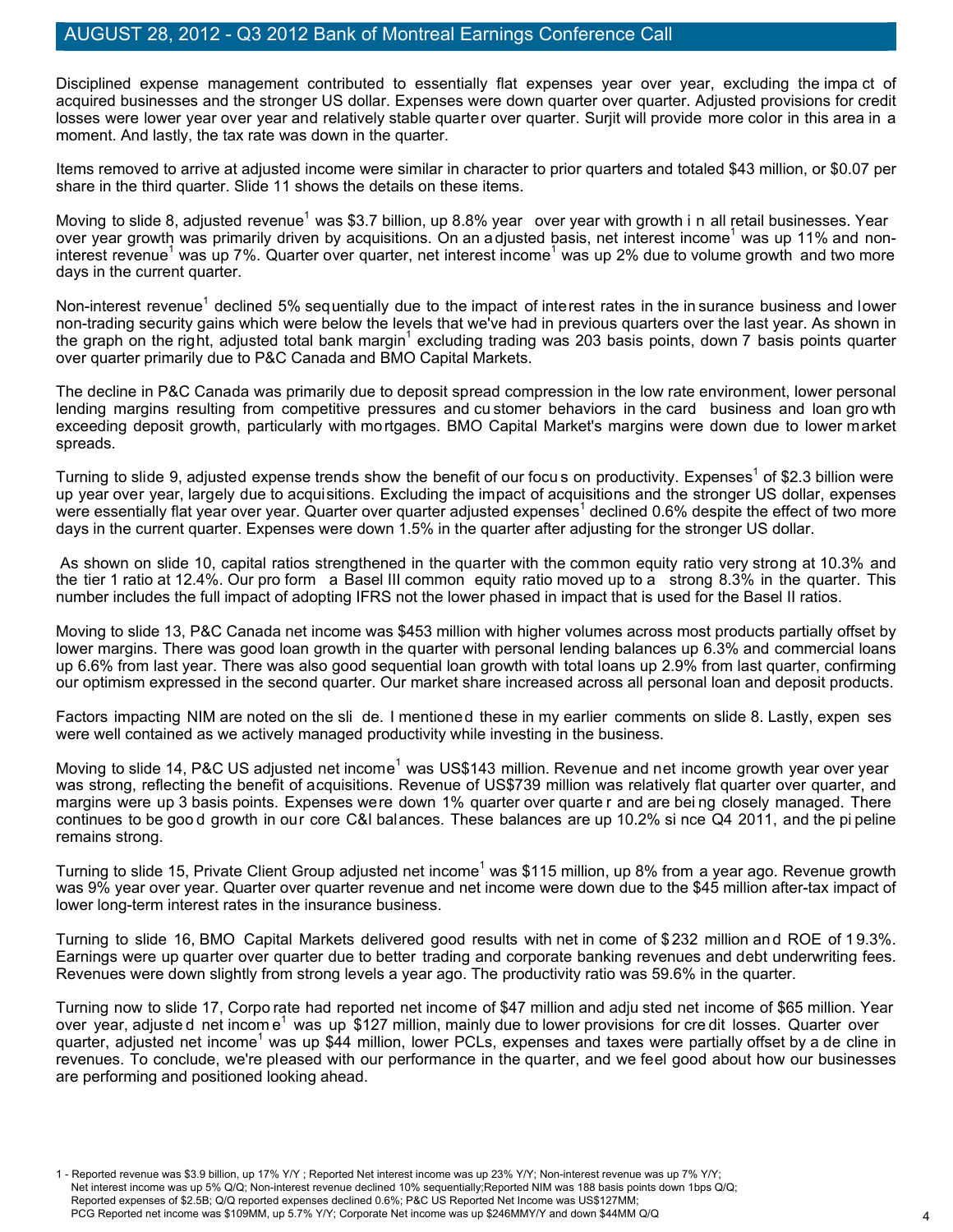And with that, I'll turn things over to Surjit.

### **Surjit Rajpal - EVP & CRO - BMO Financial Group**

Thanks Tom, and good afternoon. I'll focus my comments on a few key are as of interest, beginning with the provision for credit loss on slide 24.

The total pro vision for credit loss this quarter was \$237 million, \$116 million on an a djusted basis. Consistent with previous quarters, I'll comment separately on the legacy and acquired portfolio.

In the legacy portfolio, the current quarter specific provision for credit loss was \$234 million compared with \$268 million in Q2. P&C Canada, US consumer, and Capital Ma rkets all contributed to the improvement. On the purch ased credit impaired portfolio there was a recovery again this quarter of \$118 million compared to a recovery of \$11 7 million in the second quarter.

As we note d in Q2, the recovery reflects our proactive management of this segm ent of the purchased portfolio. T his portfolio has reduced significantly since acquisition, and we expect some reduction of the recoveries in the segment going forward.

The provision in the purchased performing portfolio was \$113 million during the quarter and was approximately one-third consumer and two-thirds commercial. The provision has increased from \$44 million in the second quarter, which is in line with expectations as losses emerge from this portfolio. I would remind you that there will be timing differences bet ween when losses in the purchased performing portfolio occur and when we recognize the mark through income.

Turning now to the impaired loan form ations on slide 26, in the legacy portfolio formations of \$405 million this qua rter compared to \$455 million in Q2, with the largest decrease coming from the consumer book. The impaired loan formations from the purchased performing portfolio decreased to \$386 mil lion this quarter compared to \$444 million in Q2. Impairment in the purchased performing loans and any potential losses on these, were adequately provided for in the credit market recorded at acquisition.

Before I close, I would like to provide some comments on the integration of the M&I acquisition. It has been one year since the purchase, and I'm pleased with the progress. We have aligned the credit culture and successfully integrated our framework, policies and processes. Our strategy to reduce stressed commercial real estate portfolios has resulted in the reduction of almost 40% from the tim e of a cquisition. As well, risk teams are fully e ngaged in insuring seamless technology integration. Finally, the l egacy portfolio continues to p erform well as the North American economy slowly improves, and our purchased portfolio is performing in line with expectations. Thank you, and we will now turn it over to the operator for the question and answer portion of today's presentation.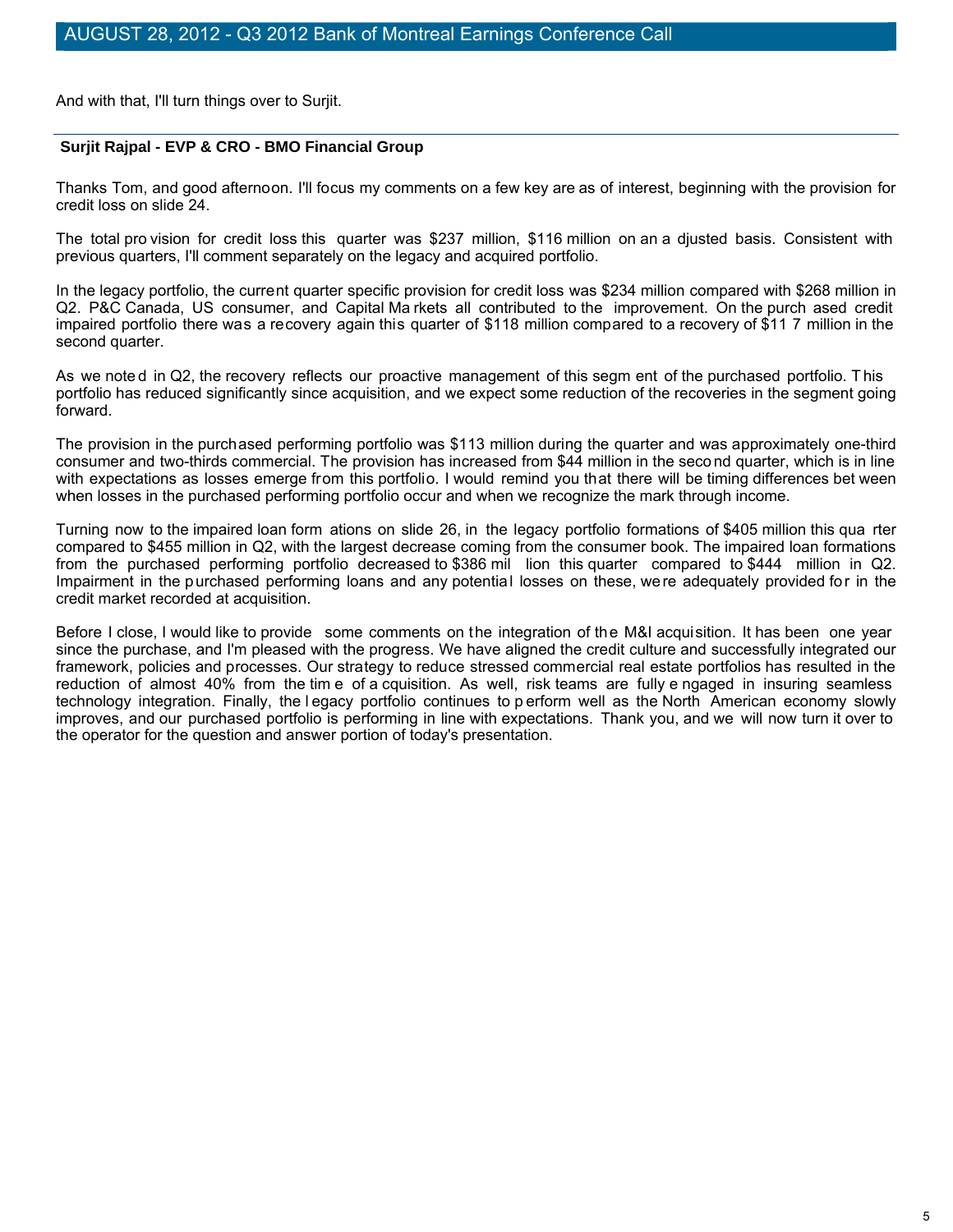## **QUESTION AND ANSWER**

#### **Operator**

(Operator Instructions)

The first question is from Peter Routledge from National Bank Financial. Please go ahead.

## **Peter Routledge** *- National Bank Financial - Analyst*

Yes, thanks very much. Bill, a question for you, maybe you could just go into a little bit about the board's thinking behind lowering the target payout range. Does that mean the cost of organic growth in terms of retained earnings is going up?

#### **Bill Downe - President & CEO, BMO Financial Group**

Well, I'll comment on what our thought process was. I'm not su re I follow what you just said, but I'm sure we'll have a chance to catch up later on that one. T he thinking was really very straightforward around the payout target range. The businesses have very cle ar opportunities for reinve stment, organic investment in the businesse s, and our ra nge was outside the norm within the industry. And as we see gro wth opportunities, particularly as we've gotten through the integration process in the US, with the large acquisition we made 18 months ago, and we felt this was a more appropriate range for the future. I also think, as I said in my comments, it's a reflection of capital management in the post-Basel III environment.

#### **Peter Routledge** *- National Bank Financial - Analyst*

So, what I was getting at with the way I framed the question, which is with likely rising minimum Basel III common equity ratio over time, as OSFI rolls in the domestic sy stemically important buffer and leverage ratio due to come in I guess two years now, does that mean for every dollar of earnings you have to hold b ack a little bit more to manage through that headwind?

## **Bill Downe - President & CEO, BMO Financial Group**

No, I don't think so necessarily. If you reflect on where we were at the end of the fourth quarter 2010, we had a very clear line of sight on the B-III ratio on a pro forma basis. And we acknowledged that it was goi ng to be significantly reduced when we closed M&I. It was in the mid 8%-plus range prior to the announcement [sic] of the transaction, went down below 7%. And the capital generation capacity of the bank has really been demonstrated by the fact that we rebuilt it, and we're able to report a number of 8.3% this quarter. So I think we have a lot of confidence in the earnings generation ability and support of capital at this point, and I think relative to all of the guidance we've given around capital, we've brought the ratio back to a level that we had indicated was our intent.

I think that above and beyond that though, it is important to maintain strong capital.

It's also, at a time like this that there really are opportunities to build the client base across the businesses, and we've made a number of really good acquisitions in wealth management as well a s the acquisitions we've made in personal banking and commercial banking. We have an opportunity to invest in those businesses now, and we think the return to shareholders of that investment strategy is going to be viewed very positively. So, we just wanted to have that in balance, the earnings to support the maintenance of capital and the building of the investment plan.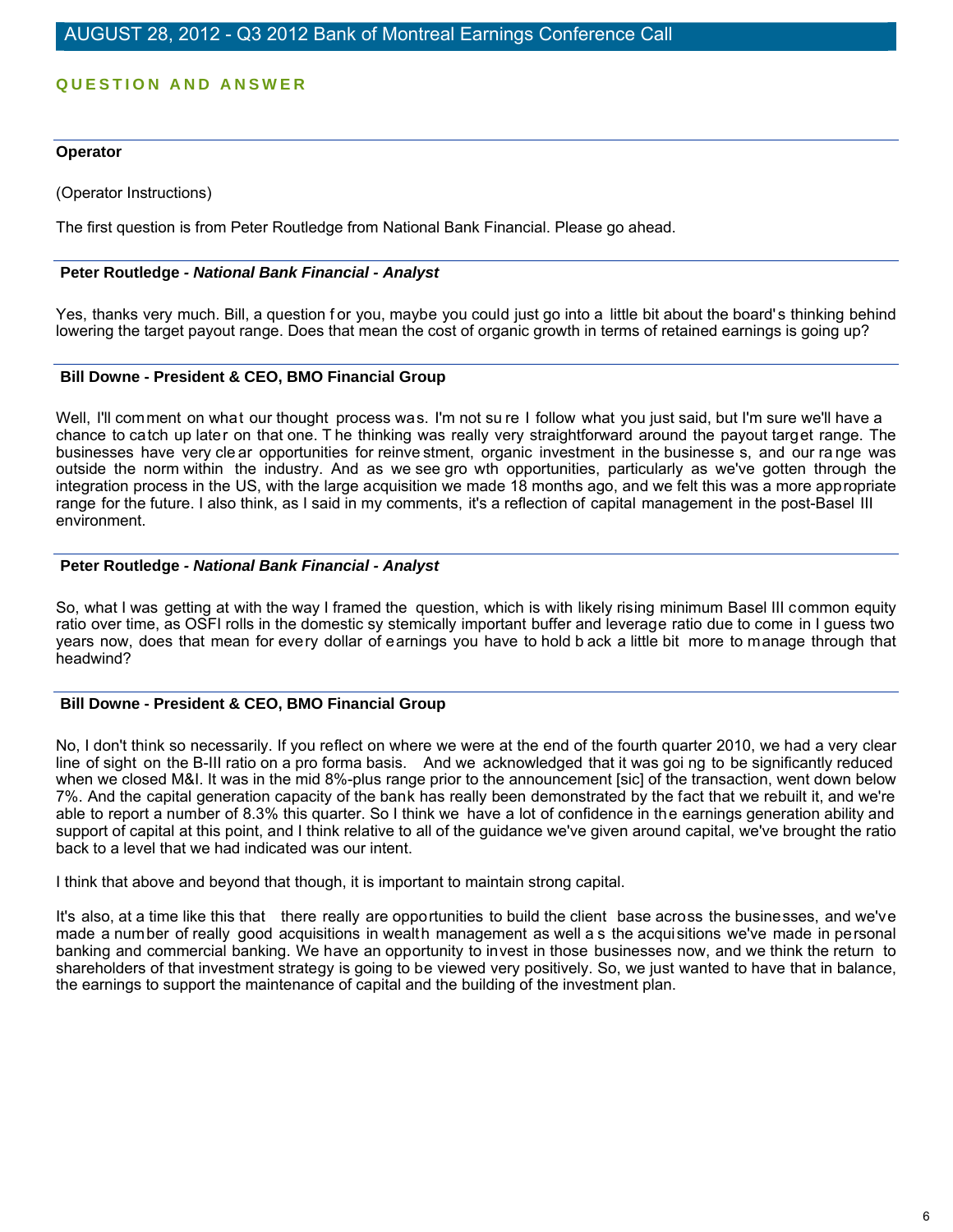## **Peter Routledge** *- National Bank Financial - Analyst*

If a property came into play, a property in your fo otprint you'd certainly not have to pass on it due to capital. You have ample capital to consider. That fair?

## **Bill Downe - President & CEO, BMO Financial Group**

Yes, I think that's right.

## **Peter Routledge** *- National Bank Financial - Analyst*

Thanks.

## **Operator**

Thank you. The following question is from Gabriel Dechaine of Credit Suisse. Please go ahead.

## **Gabriel Dechaine** *- Credit Suisse - Analyst*

Hi, good afternoon. Another capital question here, the DRIP. It was responsible for 3.7 mi llion shares or so issued this quarter. Given your capital position, I just do n't see the point of maintaining the DRIP. Wh at's your view on that? And maybe given some of your co mments about capital to fund growt h that's hoping for a buyback is a little bit farfetched at this stage. I've got a follow-up on the mortgage business for Frank.

## **Tom Flynn - EVP & CFO - BMO Financial Group**

It's Tom. I'll take the first part of the qu estion. On the DRIP, I think the an swer is we a gree with you and we do plan on discontinuing the DRIP, a nd there was a statement to that effect in the capital section of the body of the press release. And so the discount on the DRIP is discontinued, and that drives the majority of the capital that is issued under the DRIP. We think it's appropriate to maintain the DRIP for share holders without the di scount because some shareholders like to have the ability to continue to invest in the stock in an easy wa y, so as a mechanic, we think it's appropriate to keep that open. On the buyback side, again, I think our thinking is aligned with yours and we would consider that at this point to be premature. We are very co mfortable with the capital position, and it clearly strengthened nicely in the quarter, so we feel good with where we sit. And with that, I will hand it over to Frank for a response on the mortgage part of the question.

## **Gabriel Dechaine** *- Credit Suisse - Analyst*

Well I haven't asked it yet, so I'll go ahead now. Very healthy mortgage growth, and it looks positive, but given all of the headlines we're hearing about consumer indebtedness, I just want to kno w what you r thinking is ab out pushing for mortgage growth. Is this something that you're just able to take advantage of some peers that are p ulling back in the marketplace? Should we expect that your market share numbers will be going up over the next few quarters? And just in terms of the origination mix, how much of it's insu red versus uninsured? And of the uninsured portion, what would be the average LTV? I don't know if you can have that off the top of your head, but I would like a follow-up at some point.

## **Frank Techar - President & CEO, P&C Canada, BMO Financial Group**

Okay, Gabriel, thanks. Maybe we can fo llow-up on the nature of the business, but we were re ally pleased with the mortgage growth, I think it's pretty simple. We had a great spring campaign, and we saw those mortgages book in Q3. We saw some growth in Q2, and the way the market typically wo rks is Q3 is the stronge st quarter overall and we did reall y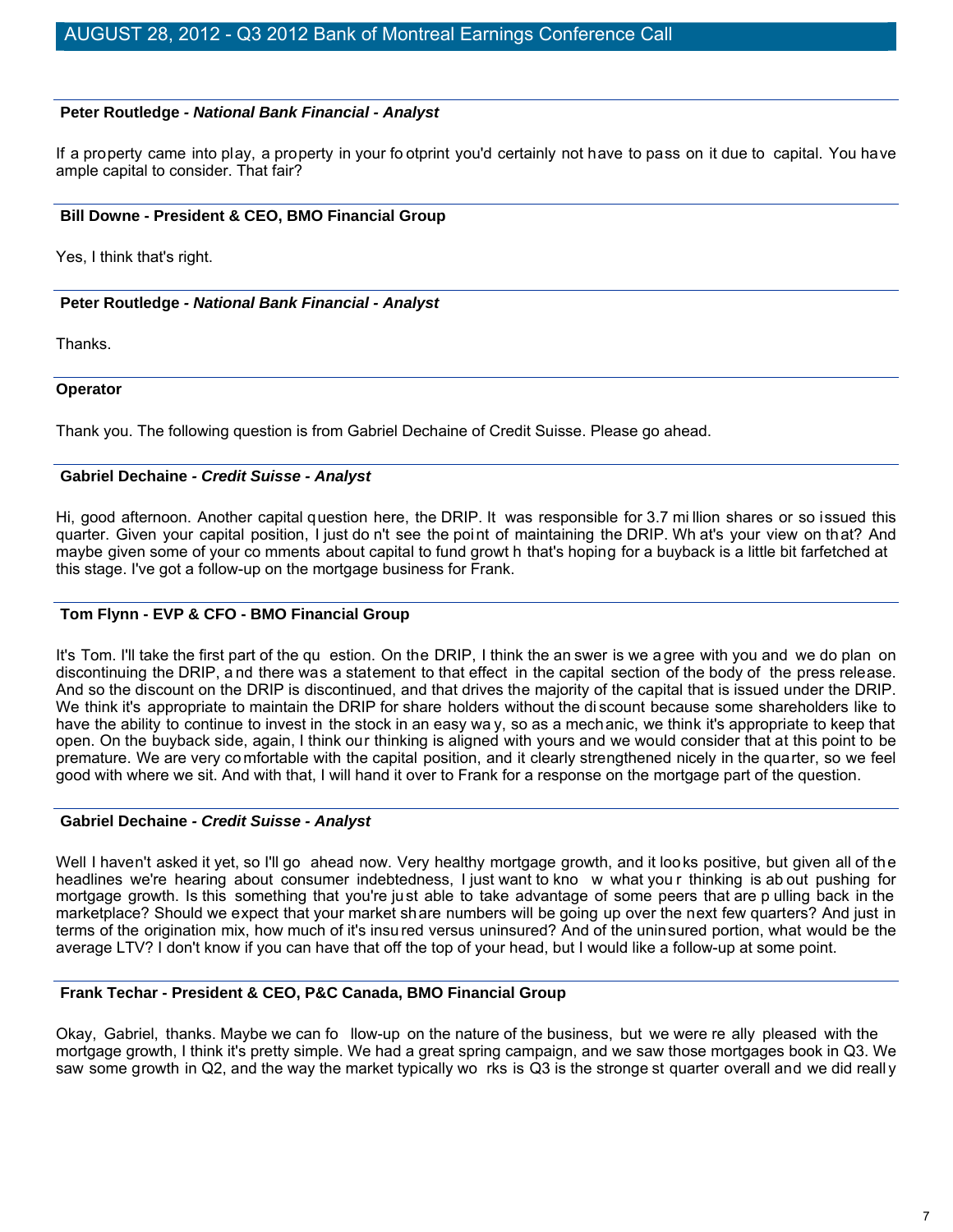well on the b ack of our 5 year fixed rate, 25 year amortization product promotion in the m arketplace that Bill already mentioned. And our objective was to promote a product that was in our customers' best interest, pay less interest and pay off their mortgage faster. We benefited because we now have customers who are going to be with us for a while, and we saw a significant increase in new customers coming to BMO through the camp aign as well. So putting a fine point on it, our market share went up 21 basis points in Q3, so we did more business than some of our competitors. It's obviously an important product to us as it is to others, and we just think we had a really strong quarter and our expectation is we'll see a little softening in Q4. Q4 is not typicall y a stron g mortgage quarter, but we're going to compete really stron gly going forward.

## **Gabriel Dechaine** *- Credit Suisse - Analyst*

So it's more what you're doing, not at an instance of competitors pulling back then?

#### **Frank Techar - President & CEO, P&C Canada, BMO Financial Group**

That's what I think. I think there's a question about, has there been a little bit of an acceleration of activity in the marketplace? That wouldn't be our view. Our view would be we haven't seen any of that, and we thin k our strong growth is as a result of the tactics that we've employed.

#### **Gabriel Dechaine** *- Credit Suisse - Analyst*

Okay, thanks a lot.

#### **Operator**

Thank you. The following question is from Cheryl Pate of Morgan Stanley.

## **Cheryl Pate** *- Morgan Stanley - Analyst*

Hi good afternoon. Another question for Frank on the net interest margin in P&C Canada. Wondering if you can give u s some color on how much of the 7 basis points is driven by the lower personal lending margins and within that, how much campaigns such a s the 2 .99% mortgage is impa cting the per sonal lending margins. And then just more colo r on the customer behavior in the card business in particular would be great, thanks.

## **Frank Techar - President & CEO, P&C Canada, BMO Financial Group**

Okay, thanks, Cheryl. I'll take a few minutes on this one, if I can. The margin decline that we saw in the quarter was more than we expected. As Tom mentioned, it was driven by four things, two that we expected and two maybe that we didn't anticipate. We did exp ect to see competitive pressures to continue, in particular in the consumer lending space. We expected deposit spread compression in our continuing low interest rate environment. We didn't expect to see the level of restraint our credit card customers showed us this quarter. Revolving balances were much lower for us than we h ad forecast. And in addition, the impact of our stro nger loan gr owth, loans growi ng faster tha n deposits also depressed margins more than expected. So, those four reasons, Cheryl, to get directly to your question, all contributed about equally to the 7 basis point decline that we saw sequentially.

The good news in this is that we did see stro ng growth in mortgages, as I've already me ntioned, and this growth in relatively lower spread assets did have a small imp act on margins And in a way, this is a give back to the large spread expansion that we saw in 2009 and 20 10 when we exited the broker channel. If you'll recall, our margins expanded 36 basis points during that timeframe. So, with stronge r mortgage growth, we're going to see some softenin g in the margin. That had some impact, but as I said, i t was just one of four factors. And I just do want to mention one more time t hat spreads on our 2.99% product were less than 10 basis poi nts lower than our p ortfolio spreads, and they did not have a meaningful impact on the compression that we saw in this quarter. Hopefully that helps you out.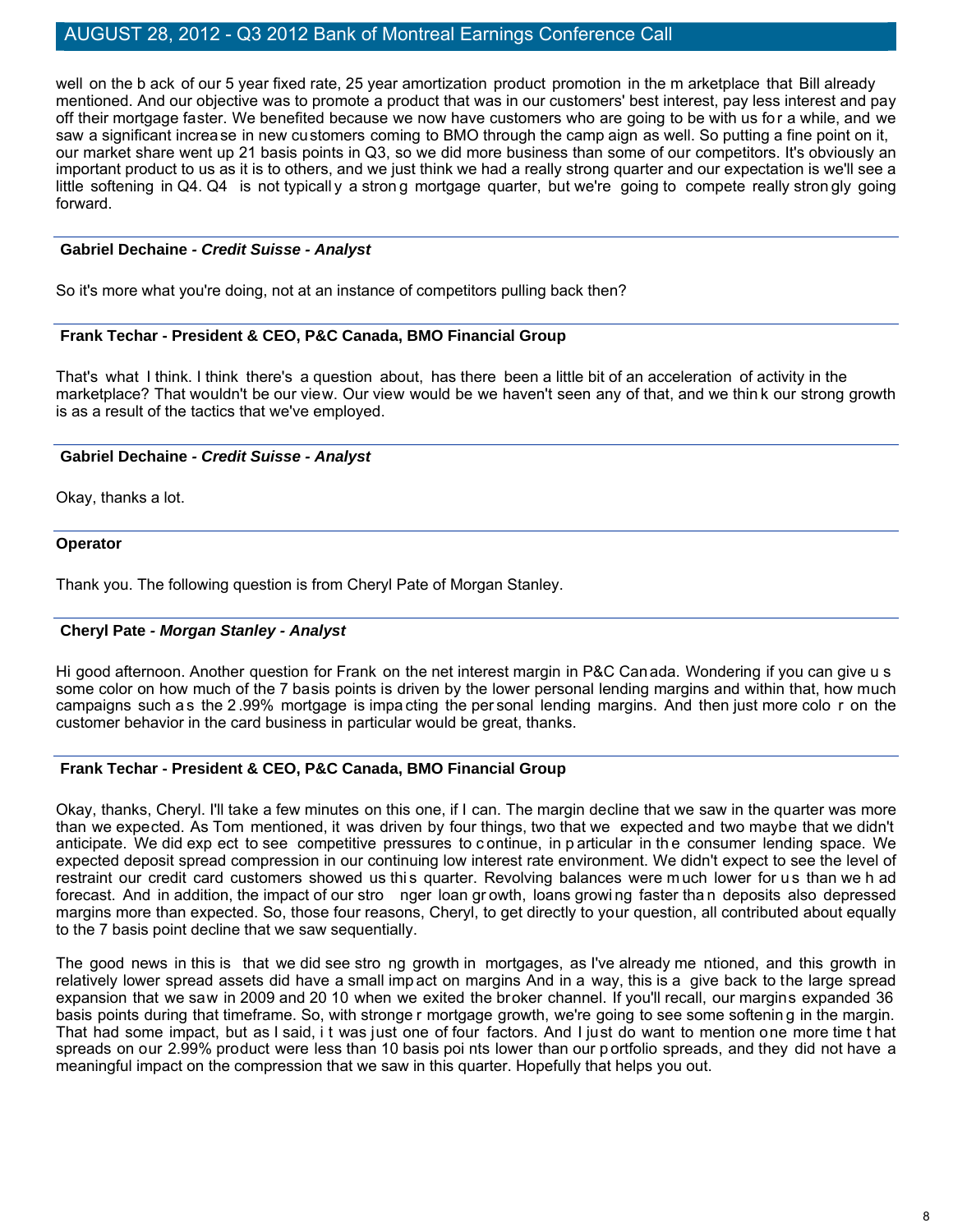## **Cheryl Pate** *- Morgan Stanley - Analyst*

Thanks, that's really helpful.

## **Operator**

Thank you. The following question is from John Reucassel of BMO Capital Markets. Please go ahead.

## **John Reucassel** *- BMO Capital Markets - Analyst*

Thank you. Frank, I'll stick with you or maybe Surjit. If I look at slide 28 which shows your insured versus uninsured, and it does show that your uninsured portfolio mortgage grew, but that the LTVs stayed the same for the overall portfolio. Frank, could you just confirm to me that it wa s about 56% on ori gination, and how much of this took the 2 5 year amort versus other products?

## **Surjit Rajpal - EVP & CRO - BMO Financial Group**

Why don't I start and then Frank can talk about the 25 year amort products. You have to understand, quarter over quarter with a \$3.4 billion shift, it doesn't change the overall portion too much. But let me tell you why the uninsured portfolio is still roughly at about the same level. The uninsured portfolio actually is, if you look at it, the uni nsured portfolio right now is a little higher than it was in the last quart er, and the reason for that is that the new originations that we've had have been lower loan to value originations and that really doe sn't require you to have insuran ce, so that's one reason. The other reason is that we didn't securitize anything on which typically we take bulk insurance, so that's one of the reasons why our uninsured actually has gone up in terms of the relative size of our portfolio.

## **John Reucassel** *- BMO Capital Markets - Analyst*

And that all makes sense to me, Surjit, but the new loan s, the new mortgages you're getting, the LTVs are in th e 55%, 56% range?

## **Surjit Rajpal - EVP & CRO - BMO Financial Group**

Yes, I'm going to ask Frank to confirm that, but yes, they are slightly more conservative than they have been in the past.

## **John Reucassel** *- BMO Capital Markets - Analyst*

And I guess what portion chose the 25 year amort versus other mortgage products?

## **Surjit Rajpal - EVP & CRO - BMO Financial Group**

The new origination is entirely 25 year amort. [sic]

## **John Reucassel** *- BMO Capital Markets - Analyst*

All of it, okay. So, the quality of t he customer, the quality of the loan you're making still quite good, even though so me might argue that the quality of the customer is going down given where we are with leverage metrics across the country; is that fair?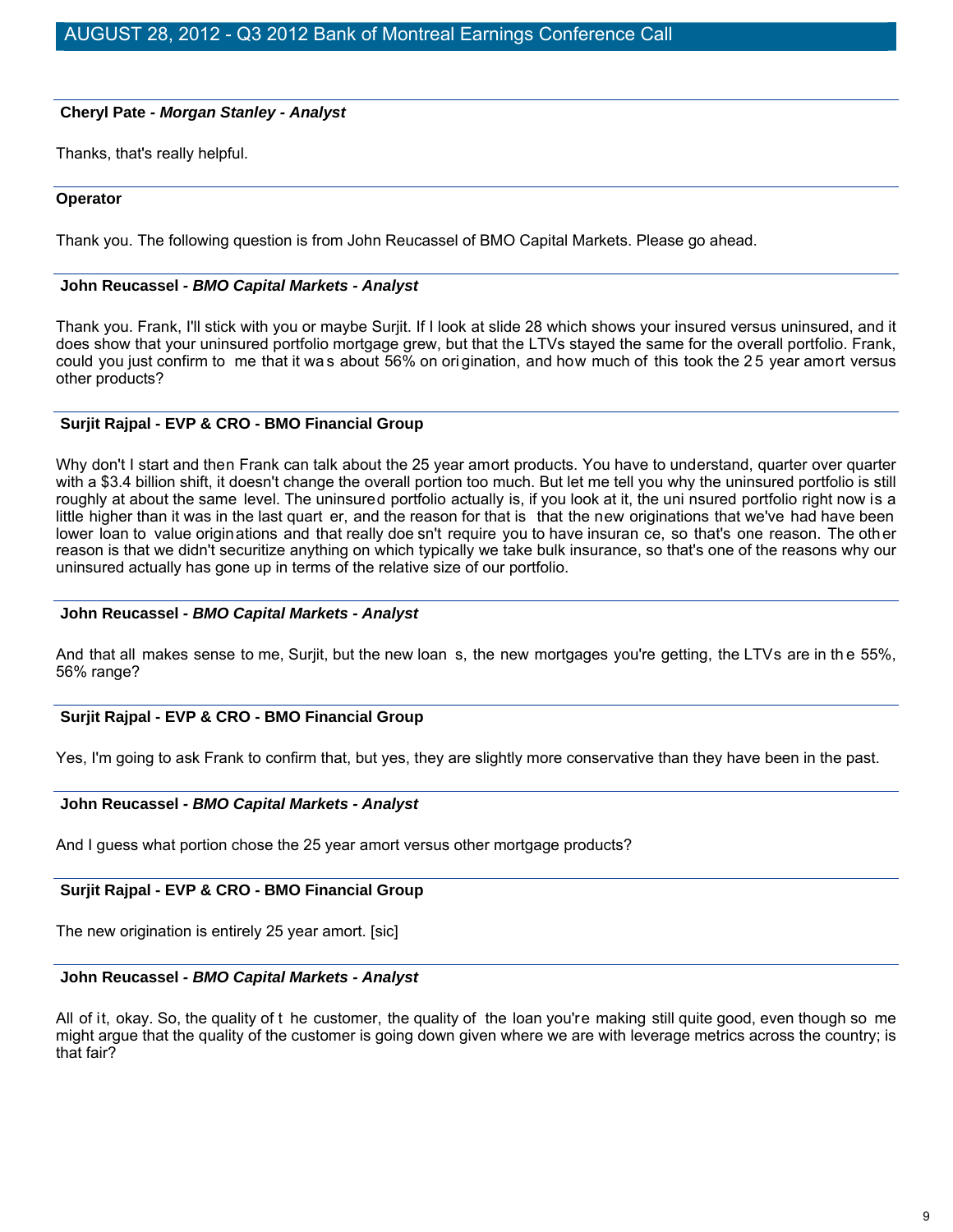## **Surjit Rajpal - EVP & CRO - BMO Financial Group**

That's fair. Let me give you some flavor I think the quality of the client we've seen as part of this new program that we had actually was higher, better. And one of the reasons, I guess, an d Frank can correct me if I'm wro ng, but I think I' m probably in the right zone answering this question, people who actually wanted to maximize their leverage, weren't of the ones that b orrowed. The people who borrowed were th e ones that actually really n eeded to bo rrow, and were quite comfortable with the new 25 year amortization rule. Frank, anything to add to that?

## **Frank Techar - President & CEO, P&C Canada, BMO Financial Group**

Yes, just a couple of things. On the 2.99% offer, the credit quality, as Surjit said, was better than our other mortgages that we were originating during the same period and our portfolio averages. Bureau scores were much higher and we saw a lower percentage of investor owned and condo purchasers with our 2.99% offer. So, not only did we ramp up our portfolio growth, but we did it with really improving credit quality for those customers.

#### **John Reucassel** *- BMO Capital Markets - Analyst*

Okay, and just last question divided between Surjit and Frank is, Surjit, it's int eresting only 50% of the m ortgages in BC are insured. Is there something about BC or BC portfolio that's different from the rest? And then for Frank, you mentioned that Q4 is a seasonally slo w quarter for originations or mortgages, but what about the impact of the new OSFI guidelines and the new mortgage insurance rules? Are you starting to see that impact at all at this stage?

## **Surjit Rajpal - EVP & CRO - BMO Financial Group**

I'll take your first question with respect to the large uninsured in BC. The reason really for that is that in BC, we have higher equity in those transactions, so we have lower loan to value loans. And one of the reasons for that is because the new immigrant non-resident program is more active there, and these borrowers typically will put in a larger am ount of equity and so that skews the uninsured portion of our BC portfolio.

## **John Reucassel** *- BMO Capital Markets - Analyst*

Thank you.

## **Frank Techar - President & CEO, P&C Canada, BMO Financial Group**

Yes, the only thing I'd add is Q4 is a slower quarter. I don't know what the words you use to describe it, but it's slower than the third quarter. We are going to see mortgage activity in the quarter. Relative to what's going on in the market and the guidelines, we're expecting a bit of a slowdown, but we are not expecting a big change. The way I would characterize it is that people are going to continue to bu y homes. They might not be stretching quite as far on price or the value of th e property based on the guideline s, but we do think the mortga ge market continues to be rel atively balanced across the country from a supply/demand perspective, and therefore we're not anticipating a big change in that dynamic a s we go through the next couple of quarters.

We have seen obviously some slowing in Vancouver and the GTA, and I'd put that in the healthy category. Everybody I think was hoping we would see a bit of a soft landing, a bit of a slowdown in those two marketplaces and we've seen that. My view is it's a pretty balanced marketplace. We might see a little slowing. I don't think it's going to be material.

#### **John Reucassel** *- BMO Capital Markets - Analyst*

Thank you.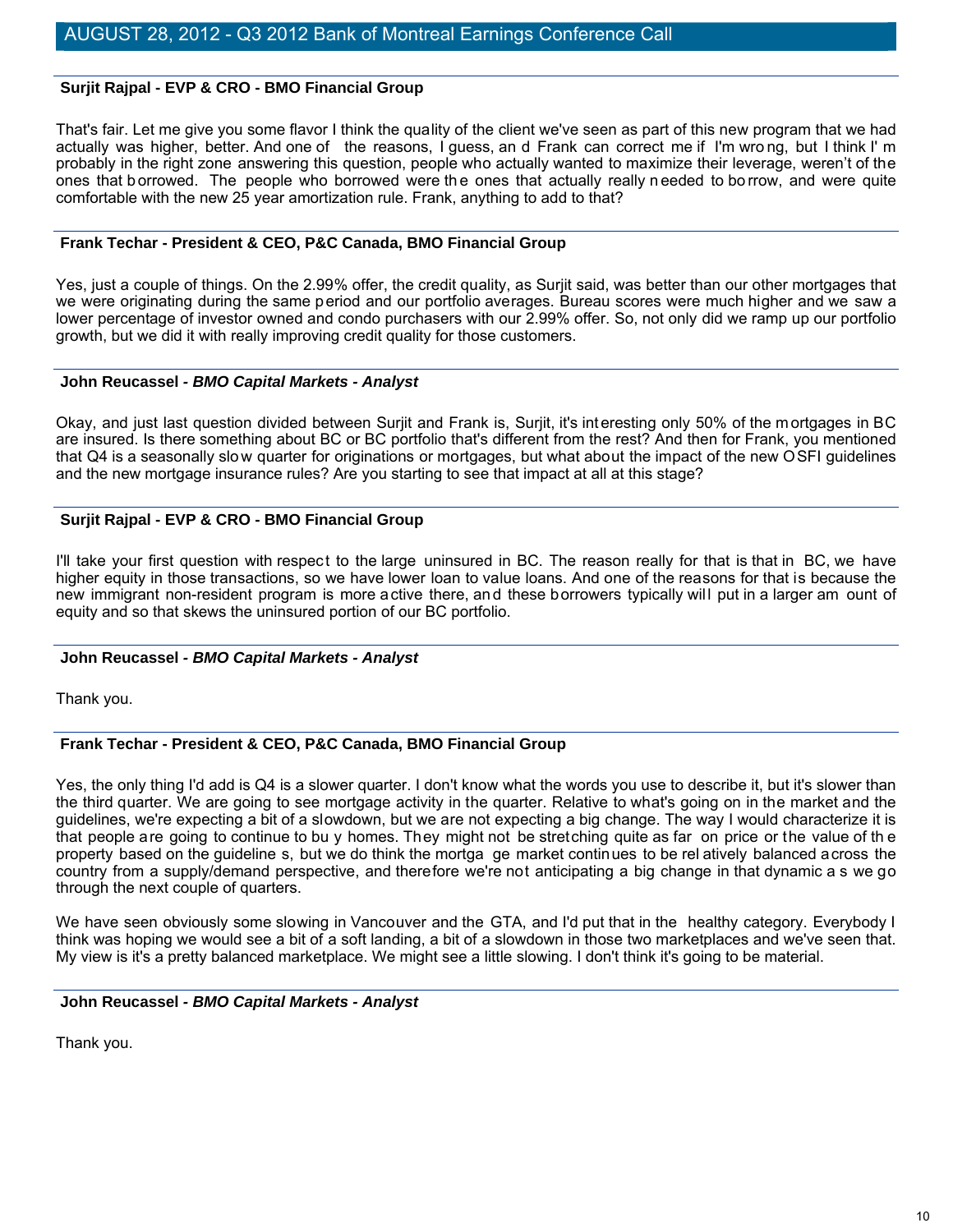## **Operator**

Thank you. The following question is from Michael Goldberg of Desjardins Securities.

### **Michael Goldberg** *- Desjardins Securities - Analyst*

Thanks, I have a number of questions, two to start out with. How much did the change in the Ontario tax rate impact third quarter earnings?

### **Tom Flynn - EVP & CFO - BMO Financial Group**

It's Tom Flynn, Michael. The proposed change to the Ontario tax rate did con tribute to the tax rate that we had in the quarter and it lowered the tax rate by about 0.8%.

#### **Michael Goldberg** *- Desjardins Securities - Analyst*

Can you put that in dollar terms?

## **Tom Flynn - EVP & CFO - BMO Financial Group**

It would be, I think under \$10 million.

#### **Michael Goldberg** *- Desjardins Securities - Analyst*

Okay, so it's not really material. Okay more generally, there's been a lot of fear about slower business growth and intensified competition in Canada, so broadly speaking from what you've seen, have things turned out to be less than expected, greater than expected, or roughly in line with expectations? And if it's been less than expected, do you think it's going to intensify?

#### **Frank Techar - President & CEO, P&C Canada, BMO Financial Group**

Michael, it's Frank. Not quite sure what you're actually trying to get at. My view on the competitive environment at this point in time is it's in line. I mentioned that in my mortgage comment. I think the markets are pretty balanced. We saw one element of o ur margin co mpression this quarter was the competitive dynamic, and our ex pectation is that's goi ng to continue. But I'm not seeing an acceleration of any kind, or at least we didn't see that in Q3.

## **Michael Goldberg** *- Desjardins Securities - Analyst*

Okay, and my last question, there seems to be evidence of a pick up in US house prices. What impact should this have on your purchased US portfolio and the outlook for US business more generally?

## **Mark Furlong - President & CEO - BMO Harris Bank, N.A**

This is Mark Furlong. On the mortgage side, we've continued to see pretty good volume and rates have stayed relatively low. And the projection was rates would go up a little bit, MBA had come out with a projection that had the purchase of market next year being about 38%. That was in July; by August, they'd already changed it to 48%, and rates continue to stay low. So, I'd say that the mortgage market's going to continue to be real strong thro ugh 2013; and the open acce ss program still provides a lot of opportunity.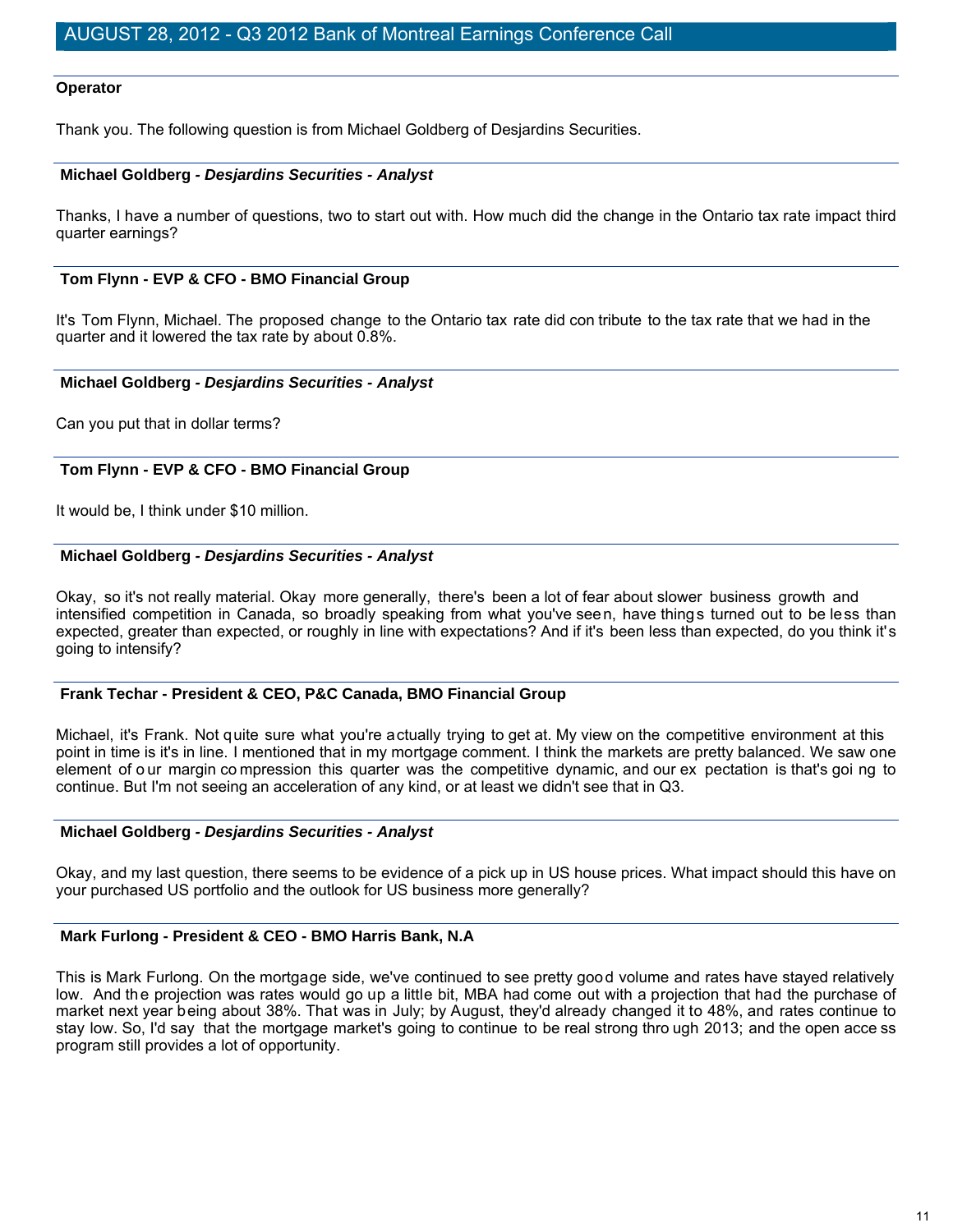Just a reminder, in the US, what that program is is the governme nt had one program that first started out with a limit o n loan to value that you could refinan ce. This program really allows every bank to refinance every other bank's customer with a backstop -- a government backstop on unlimited loan to value. So, it really gives an opportunity to everybody in the market to be able to refinance cu stomers into lower payments and have some insurance on the fact that you're over market on the value. I think the market will continue to be strong, and even though we -- probably a couple months ago we saw projections that had some concerns about volume de clines. Next year MBA still thinks it's about 25% down. Volumes are still pretty strong, so u ntil we see some dramatic change, I'd say I would expect to see good volume and a little more purchase next year, maybe a lot more purchase, and that would be good for everybody.

## **Michael Goldberg** *- Desjardins Securities - Analyst*

Thank you.

## **Operator**

Thank you. The following question is from Sumit Malhotra of Macquarie Capital Management. Please go ahead.

## **Sumit Malhotra** *- Macquarie Securities - Analyst*

Good afternoon. First question is for Tom Flynn. It's on your Basel III common equity ratio. If I look at the numbers you've given us this year, from Q1 to Q2 you had a 40 basis point increase from 7.2 to 7.6. Something larger this quarter in the neighborhood of 70 basis points. If I look at the sequential change under Basel II RWA, doesn't look like there's too much of a difference between the two quarters, so I'm hoping you can help me understand why the larger magnitude of increase this time around.

## **Tom Flynn - EVP & CFO - BMO Financial Group**

Sure so maybe I'll do that by just walking through the big co mponents of the change in the Basel III ratio, Q2 to Q3 and the ratio went from 7.6 to 8.3 as you sai d. The biggest single driver was retained earnings growth, and that added about 20 basis points to the ratio. Common shares issued through the DRIP and for options added about 8 basis points to the ratio. There's a deduction from capital related to expected losses in excess of allowances, and that improved this quarter and added about 8 basis points to the ratio. And then there was another 20 to 25 basis points that resulted from changes that were made in some of the deductions from capital that you h ave with the Basel III ratio. And there, there was some refinements in the approa ch that we're taking to the calculation and some cha nges in facts as well and together, the y drove that change. So, those are the big items quarter over quarter. The change this quarter, as you point out, is bigger than we would expect in the ordinary course and we're pleased to see that. But going forward, we expect the ratio to trend up, but not by close to a like amount quarter to quarter.

## **Sumit Malhotra** *- Macquarie Securities - Analyst*

So, the meat comes from the, if I can ca ll it that, co mes from the refinement that you talked about this quarter 20 to 25 basis points. I think that's the additional difference. And I know this is a fluid process in terms of some of the changes that are coming through, but anything specific you can p oint to there that you adj usted, or should I just take your comments that this is something we're unlikely to see repeated going forward?

## **Tom Flynn - EVP & CFO - BMO Financial Group**

Well, I guess a couple comments. We are going through a process with the industry to move to Basel III. There is greater clarity being provided around some of the details of the rules through time, and OSFI clarified some issues this qu arter which was helpful. And so I'd take this as sort of moving towards finalizing the ratio as we head into '13.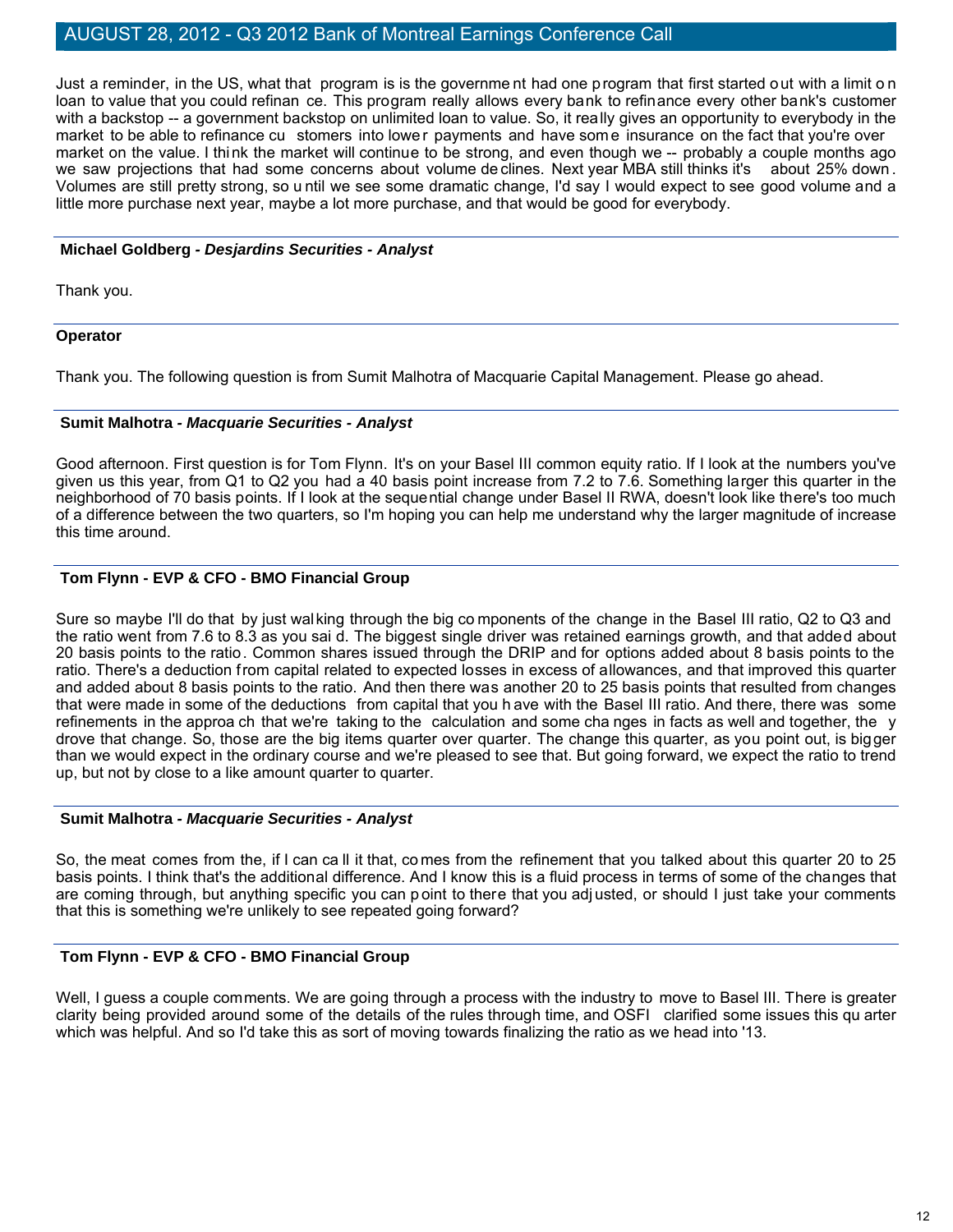### **Sumit Malhotra** *- Macquarie Securities - Analyst*

All right, I appreciate that. Let me hea d over to Frank for a se cond. Frank, you've ment ioned a couple times in your commentary around net interest margin in the pa st few quarters that one of th e factors leading to the compressio n has been loan growth faster than deposit growth. Also, if I think about your tenure as Head of P&C Canada, relatively early in that time you opted to strengthe n the focus around the branch channel as BMO's p rimary origination point. If I kind of combine those two things, what would be your interest level in pursuing a deposit based acquisition in Canada, especially if it involved a channel that was outside of your now very focused -- very much focused on the branch channel?

### **Frank Techar - President & CEO, P&C Canada, BMO Financial Group**

Well, I would say that we're always interested in looking at acquisitions that would be attractive to us, whether that would be properties that were st rong in deposits or strong in loans. We've continued to look over the last few years and we'll continue to look going forward to build on our franchise.

#### **Sumit Malhotra** *- Macquarie Securities - Analyst*

I don't think I phrased that well, so let me get more to the point. Would you be interested in a property that you had to run separate from a Bank of Montreal branch product?

## **Frank Techar - President & CEO, P&C Canada, BMO Financial Group**

Well I think I'll just stick to my answer on that one. Relative to our strategy and our focus on our brand promise, that is the key for u s. We think we're different from our competitors. Our brand promise is one that we're going to continue to promote. The channels that we continue to build o n are im portant to us today, and they will be important to us g oing forward.

## **Sumit Malhotra** *- Macquarie Securities - Analyst*

Thanks for your time.

#### **Operator**

Thank you. The following question is from Robert Sedran of CIBC.

## **Robert Sedran** *- CIBC World Markets - Analyst*

Hi good afternoon. Frank, I don't mean to keep goin g back to this retail margin. You actually have provide d a lot of ver y good information. I have a bit of a philosophical question for you. Because you've mentioned competitive pressure, and I think everyone is feeling it. Do you get to a point where y ou need to have a pricing respon se to protect the NIM? I kno w the goal is to grow revenue and not margin. Or are you just focused on volume growth and business growth and then NIM is going to go where it goes?

## **Frank Techar - President & CEO, P&C Canada, BMO Financial Group**

I think at this point in time, Rob, we're still viewing the market as being balanced. I've said this in the past. Volume growth is important for us going forward, and stronger volume growth is important for us going forward. I think at least for a while the margin is going to go where it's going to go, and we're all doing our best to manage that. And in this quarter, we had a fantastic quarter from a ba lance sheet growth perspective. Personal loans were up 6%, co mmercial loans were up 6%,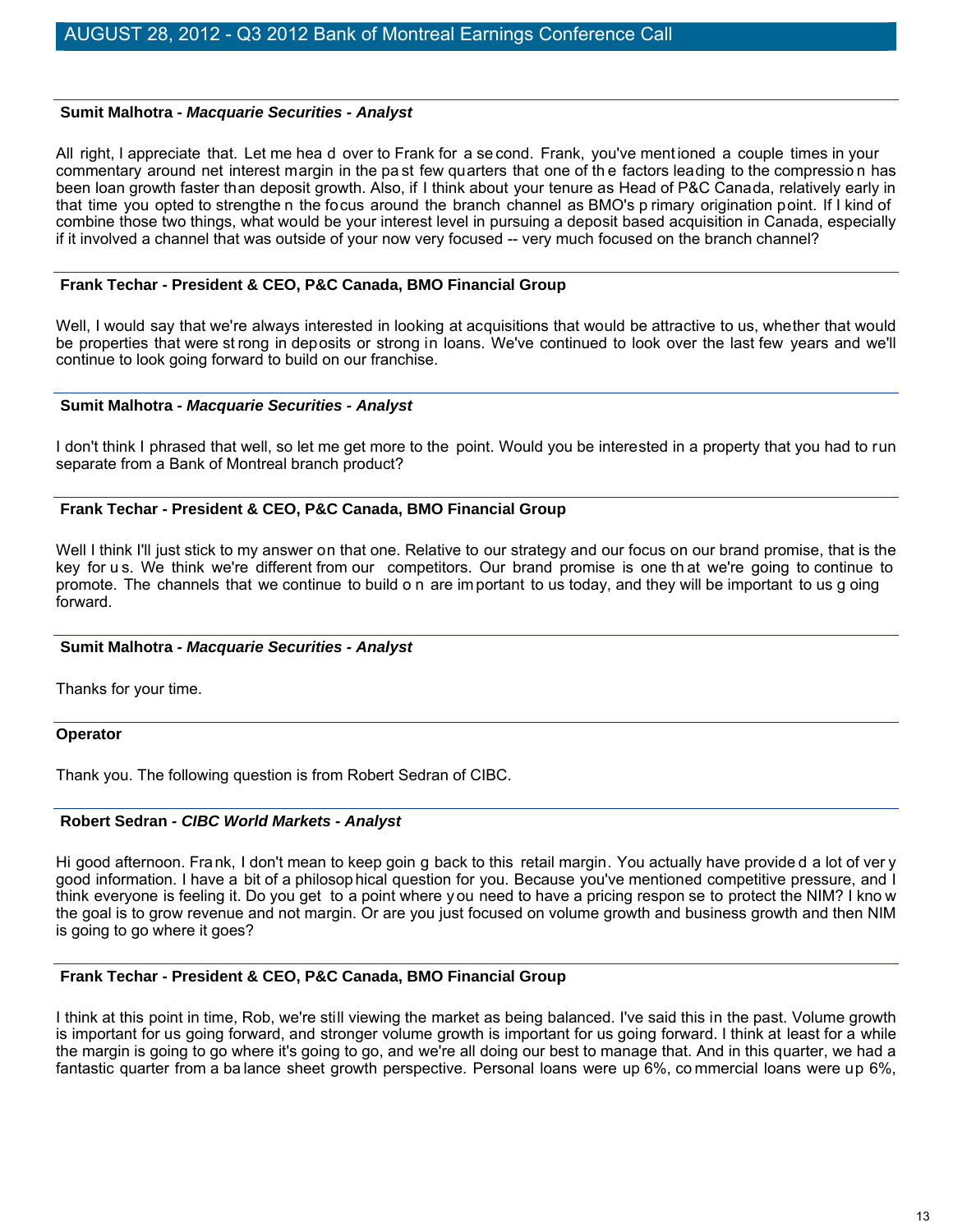that was the strongest growth that we saw in the past five quarters. And our market share was strong across all our retail products as well, so we really have be en working hard on getting more than our fair share. It came thro ugh this quarter and my expectation is we're going to continue to compete hard.

## **Robert Sedran** *- CIBC World Markets - Analyst*

Okay, thank you and Tom, just to follow-up on the insu rance business. I'm trying to underst and if the charge ta ken this quarter is just from the intra-quarter impact of lower rates in this specific period or whether there's some impact from the falling ultimate reinvestment rate that you had to take in the quarter.

## **Tom Flynn - EVP & CFO - BMO Financial Group**

The charge this quarter was a bit of both. The ultimate reinvestment rate is i mpacted by what ha ppens to rates in the quarter although the calculation is different, as you know, and that part of the charge was around 15% to 20% of the total.

## **Robert Sedran** *- CIBC World Markets - Analyst*

And do you take that URR charge? Do you do it quarterly or is there an annual adjustment to that?

## **Tom Flynn - EVP & CFO - BMO Financial Group**

You do it basically as required when long term rates change by in excess of a threshold level.

## **Robert Sedran** *- CIBC World Markets - Analyst*

Okay, so you do evaluate it quarterly then?

## **Tom Flynn - EVP & CFO - BMO Financial Group**

Correct.

## **Robert Sedran** *- CIBC World Markets - Analyst*

Okay, thank you.

## **Operator**

Thank you. The following question is from Mario Mendonca of Canaccord Genuity. Please go ahead.

## **Mario Mendonca** *- Canaccord Genuity - Analyst*

A quick numbers question first. Could you tell us what contribut ion M&I made to -- specifically to the US P&C segment? That's my first question.

## **Tom Flynn - EVP & CFO - BMO Financial Group**

It's Tom. The contribution this quarter to the adjusted income was \$77 million.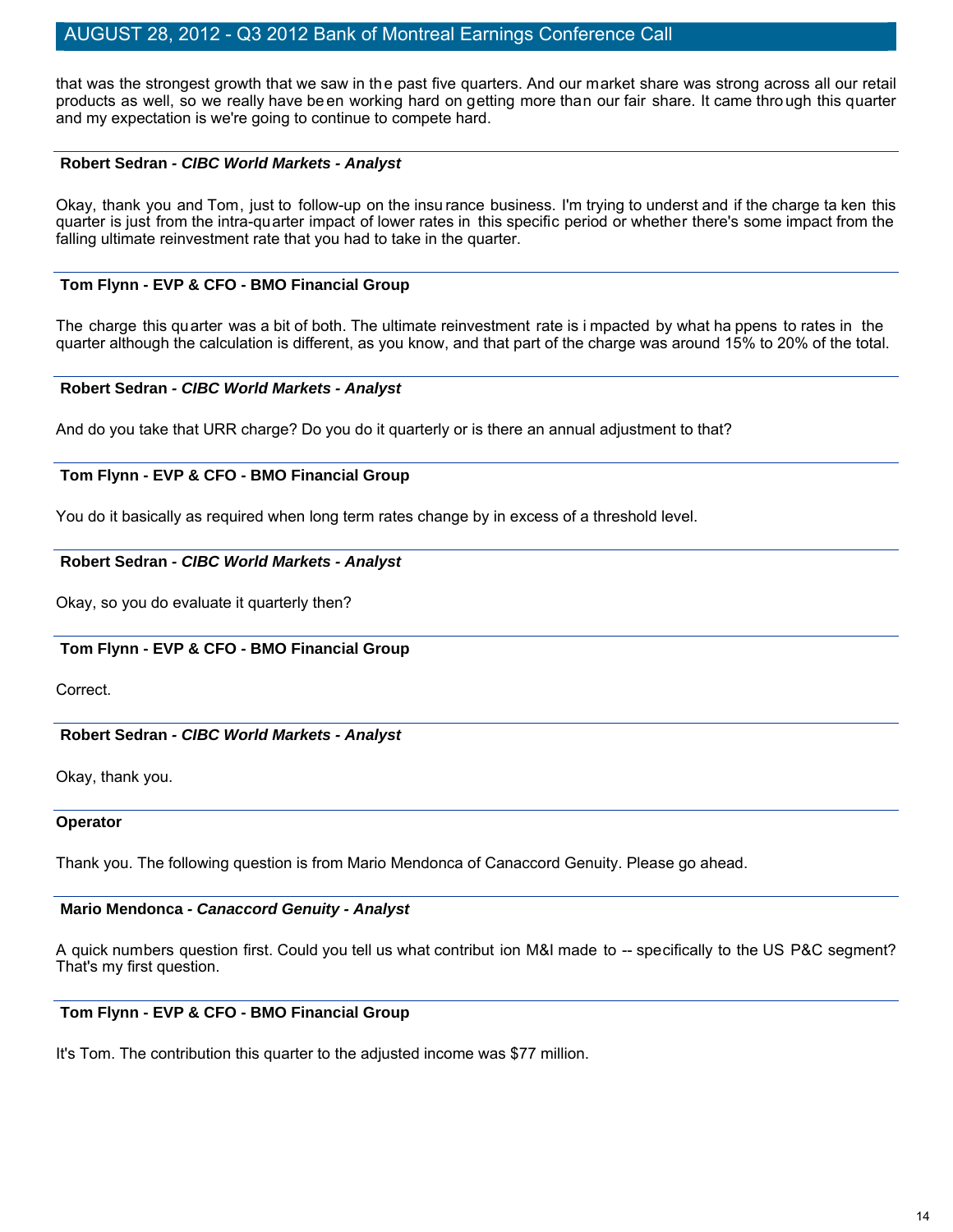## **Mario Mendonca** *- Canaccord Genuity - Analyst*

Okay, that's helpful, and then Surjit, could you go back to one of your opening remarks. You said the timing of recoveries, and I think y ou said the impaired a cquired portfolio may not ma tch up with when you take the credit losses. First if you could just go through that statement one more time?

### **Surjit Rajpal - EVP & CRO - BMO Financial Group**

Yes, that comment was more with regards to the purchased performing portfolio. In the purchased performing portfolio, when we acquired the portfolio, you look at it and yo u have a good sense of it and it becomes like any other portfolio that you own. You bring it back on your books and you run it like one on your books, so you really can't predict the timing of the losses on that portfolio. So, the comment I was making was that if you look at it on a q uarter over quarter basis, the results, the last few quarters were really good. We had, I think the number was \$44 million last quarter and this quarter it's \$113 million, and the point I was making was, look, quarter to quarter it will vary. In some ways, when you look at it you've got to look at it more on the basis of it being a portfolio that you look at on a cumulative basis over a period of time.

Now in these quarterly calls we focus on just the quarter. This quarter it's high, last quarter it was low, and the quarter before that it was also low. So, what I was saying was that the timing is difficult to predict. The se cond comment I was making with respect to timing was th at we do take the am ortization of the credit mark as well as the repayments into income through NII. And for example, in this particular quarter, we've taken this \$113 million loss that we've taken is more than covered by the amount we've taken into NII, which is \$212 million, if I remember right, \$212 million, and that was the other timing difference that I was talking about.

## **Mario Mendonca** *- Canaccord Genuity - Analyst*

So, the message -- and this was all with reference to the performing portfolio, the stuff that you treat as an item of note?

#### **Surjit Rajpal - EVP & CRO - BMO Financial Group**

That's correct, and the other thing I'd like to point o ut is all of these adjustments that we make in this portfolio we run through corporate. This is not something that we put through the business.

#### **Mario Mendonca** *- Canaccord Genuity - Analyst*

Sure, and so I guess the quick message then is just simply that these items of note could also go the other way. It's not always -- is that the sort of the short and sweet conclusion to this?

## **Surjit Rajpal - EVP & CRO - BMO Financial Group**

Yes, they could go either way.

#### **Mario Mendonca** *- Canaccord Genuity - Analyst*

Okay, and then just finally for Frank again, going back to the domestic margin, and sorry for this, afte r everything you've offered us, and a lot of it was very detailed, what is your outlook for the domestic margin going forward?

#### **Frank Techar - President & CEO, P&C Canada, BMO Financial Group**

Yes, thanks, Mario. Based on our balance sheet growth aspirations and a similar interest rate environment, I'd expect to see margin compression to continue for the next few quarters but at a level lowe r than we saw this quarter. More in line with the average quarterly decline over the last four quarters.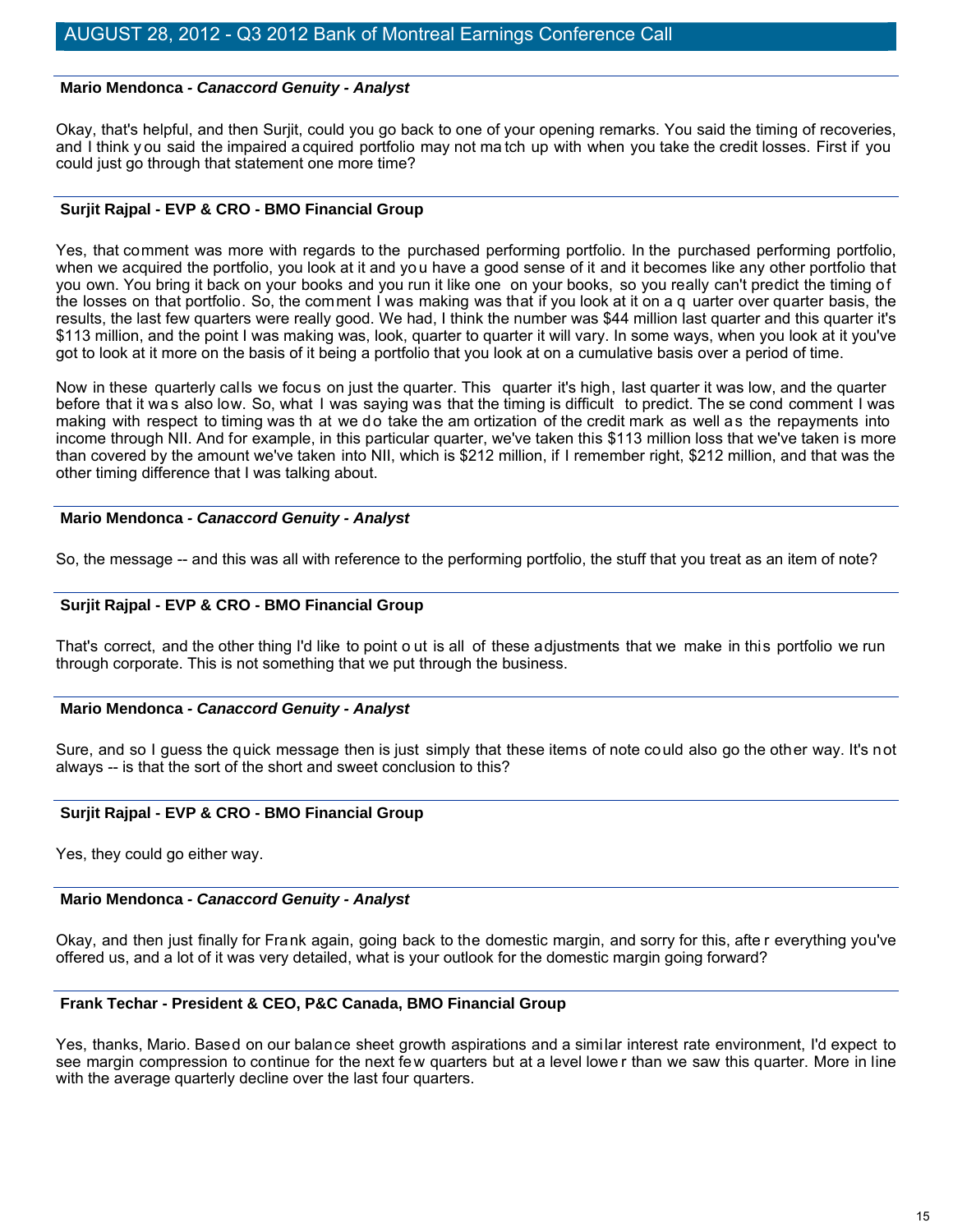## **Mario Mendonca** *- Canaccord Genuity - Analyst*

So, 2's and 3's rather than the 7's and 8's? Is that fair?

## **Frank Techar - President & CEO, P&C Canada, BMO Financial Group**

I've got myself into trouble last quarter being precise, so I'll stick with what I said.

### **Mario Mendonca** *- Canaccord Genuity - Analyst*

Yes, I don't blame you, thank you.

#### **Operator**

Thank you. The following question is from Andre Hardy of RBC Capital. Please go ahead.

## **Andre-Philippe Hardy** *- RBC Capital Markets - Analyst*

Thank you. This is for Surjit. You disclosed that you have \$4.9 billion in loans to the agriculture sector. Can you help us understand what's in there, what's affected or not by this summer's weather conditions and in the end, what in there keeps you up at night relative to the very difficult conditions many farmers have faced?

#### **Surjit Rajpal - EVP & CRO - BMO Financial Group**

Well, let me start out. The portfolio that we have is both in Canada and the US. The part of the portfolio that is being impacted by the current drought conditions in the Midwest is mainly in the US, and I would say that some sub sectors are impacted more than others.

The three sub sectors that are impacted, let me at the outset say I think we're very comfortable with our portfolio, but the three sectors that I'm loo king at more closely are the sectors which encompass grain, protein, and dairy. And o ur exposure to these sectors is not of a size that I am worri ed about or should be concerned about but nonetheless, these are the sectors that get impacted more immediately. And the grain sector is the one that has the most immediate and direct impact. Now having said that, the grain sector has the farmers and the farmers for most part have insurance, and so they will be b enefiting from the insurance payments that they re ceive. And even though their yields are low, prices are high, so that is also some what offsetting it. As you know, we've announced a relief program for those farmers in need to tide them over the growing cycle right up to next year if necessary. So, that's a sector we worry about, but really, I think in the short-term, unless there are multiple years of drought, one shouldn't be concerned.

The other two sectors, protein and dairy have somewhat similar characteristics. The cost of inputs go up and to some extent, a lot of these companies do have short-term hedging, and will perhaps have to absorb some of it for a bit before they are able to pass it o n to the cons umer. The prevailing wisd om is that most of these thing s get passed on to the ultimate consumer, so that's what I would say. Then the fourth sector which one should worry about is ethanol, where we hardly have any exposure whatsoever. All in all, I'd say we're very comfortable with what our exposure is and the risk profile of it.

## **Andre-Philippe Hardy** *- RBC Capital Markets - Analyst*

Just two follow-ups. Are you willing to clarify the size of these sectors, and if not that's fine, but you say you'd h ave to worry if the drought lasted for m any years. Or is that your m essage here is that o ne year is not enough to ca use problems? You would need two or three years before you'd see losses in your book?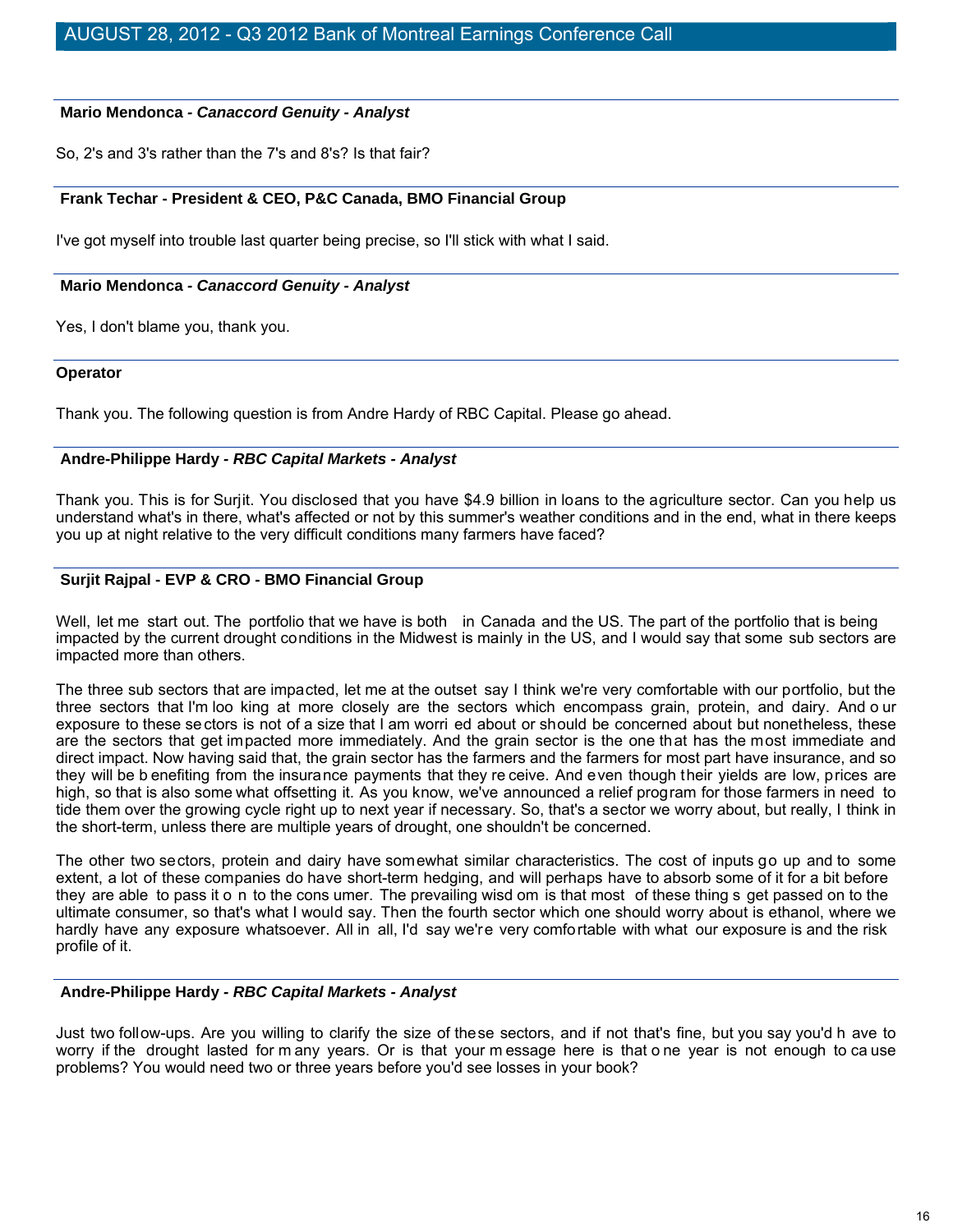## **Surjit Rajpal - EVP & CRO - BMO Financial Group**

That is correct, and that gives you time to readjust. When you get into this sector, you are accustomed to these short-term blips, and I don't think one or two years does it at all because there is resilience right now and I'm not concerned. In terms of size, I can give you some size. These portfolios of concern would be less than \$2 billion.

### **Andre-Philippe Hardy** *- RBC Capital Markets - Analyst*

Thank you, Surjit.

## **Operator**

Thank you. The following question is from Brad Smith of Stonecap Securities.

#### **Brad Smith** *- Stonecap Securities Inc. - Analyst*

Great, thanks very much. Given that this marks the fourth quarter of operating the M&I busi ness down in the US, I was wondering if we could just revisit for a moment the integration cost profile, if you could just summarize for me the total costs that have been spent on the inte gration. I think the last estimate was, \$600 million was the total, so we can see where we're at there. Maybe comment on where you expect the final integration expense to c ome in. And then second question, if we co uld just recap what the return on your investment, what the i nvestment was and what the return has been over the last four quarters.

## **Bill Downe - President & CEO, BMO Financial Group**

Brad, I'm going to give To m a minute just to turnover a piece of paper with the specific numbers. The one-time costs that we're incurring are on track with the revised numbers that we have provided, and he will give you a little bit of a reminder. I think there's actually a press release disclosure on that as well.

## **Tom Flynn - EVP & CFO - BMO Financial Group**

It's Tom, Brad. I'll give you a bit of a resp onse and if you want to follow-up o ffline, we can do that. We haven't had a detailed update on the one-time costs for a couple of quarters, and that's because not much has changed in terms of our expectations for what the costs will be. We're showing the costs in our schedule that shows the adjusting items ev ery quarter, so you can see them build up, and we're sort of on track in terms of how the expenses are comin g in. In terms of the contribution that we've had from M&I si nce the close, I'd say we co ntinue to feel very good about the acquisition. The businesses have come together in a really good fashion under Mark's leadership. We've got a lot of alignment around the approach we're taking to t he business, and the income contribution has exceeded our business case and the credit performance has been better than planned. The contribution to the income year-to-date, so for the first three qua rters is about \$560 million to the adjusted income and as it happens, basically the same number to the reported income. The reported number is \$557 million for three quarters. That's a re cap of how we' re feeling and where we sit and we can follow-up with more detail of you'd like offline.

## **Brad Smith** *- Stonecap Securities Inc. - Analyst*

Okay, Tom, just a couple of things though in terms of specifics. The amount of capital that's invested in the US entity, like in Harris National Association, the regulated bank down there, I believe its been about \$12.6 billion over the last fo ur quarters on average, and so I'm just wondering how we should look at that from a rate of return. The re gulatory return is about 5.6%, so is the return to the consolidated bank higher than that?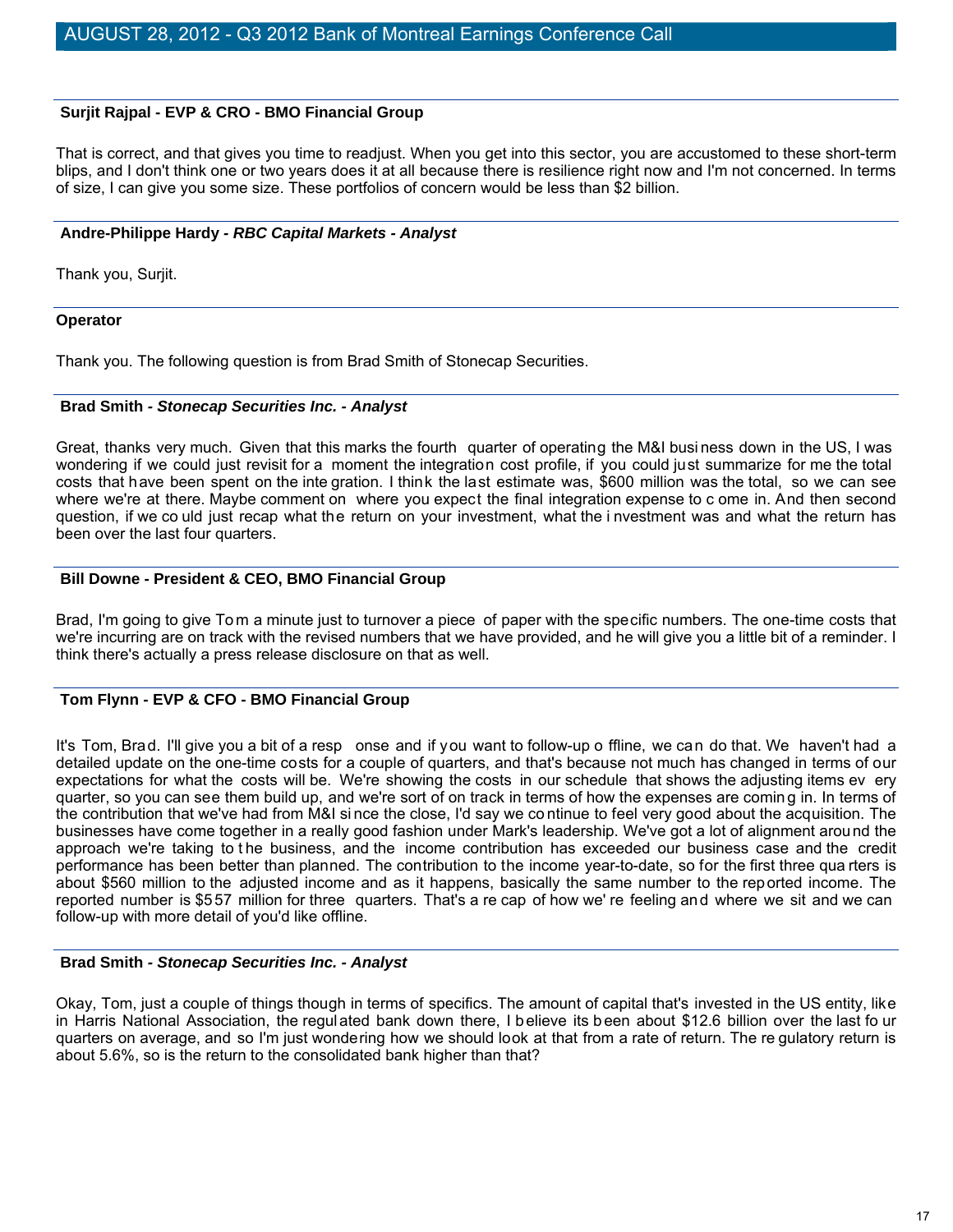## **Tom Flynn - EVP & CFO - BMO Financial Group**

We talked about this at our Investor Da y in the US, and we expressed confidence that the returns in the US busin ess would be above our cost of capital. We've got growth plans for the business and synergies that are going to come in, and you can't totally compare the numbers that you see from the US regulated entity to the consolidated BMO results. They're directionally similar, but as we've talked about before, not directly comparable.

## **Brad Smith** *- Stonecap Securities Inc. - Analyst*

But when we talk about the synergies, I believe that the way you were accounting it, those synergies are reflected in your contribution numbers, your adjusted contribution numbers to get you to the \$561 million?

## **Tom Flynn - EVP & CFO - BMO Financial Group**

That's correct.

#### **Brad Smith** *- Stonecap Securities Inc. - Analyst*

Okay, so my curiosity here is that the prog ression on those contributions is Q4 \$149 million, Q1 \$215 million, Q2 \$181 million, Q3 \$165 million, seems to be dropping. Is there a reason for that?

## **Tom Flynn - EVP & CFO - BMO Financial Group**

The adjusted income reflects the operating income that we've got in the groups and also the re coveries on the credit impaired loans that Surjit talked about and those numbers move around quarter over quarter. The operating income at the group level is down a bit, and that reflects lower loa n balances in some of the portfolios. And some of that reflects the effort that we have underway to redu ce the commercial real estate portfolio which we talked about at the time that the acquisition was announced.

#### **Brad Smith** *- Stonecap Securities Inc. - Analyst*

But bottom line, the 15% IRR target remains intact?

## **Tom Flynn - EVP & CFO - BMO Financial Group**

We feel good about where we sit today compa red to the assumptions that were in place when we announced the deal. And as we talked about when we announced the transaction, the IRR number reflects the benefit of the business growth through time and also some capital relief that will result from working off the higher risk parts of the portfolio which are quite capital intensive.

#### **Brad Smith** *- Stonecap Securities Inc. - Analyst*

Thanks, Tom.

#### **Operator**

The final question will be from Steve Theriault of Bank of America Merrill Lynch. Please go ahead.